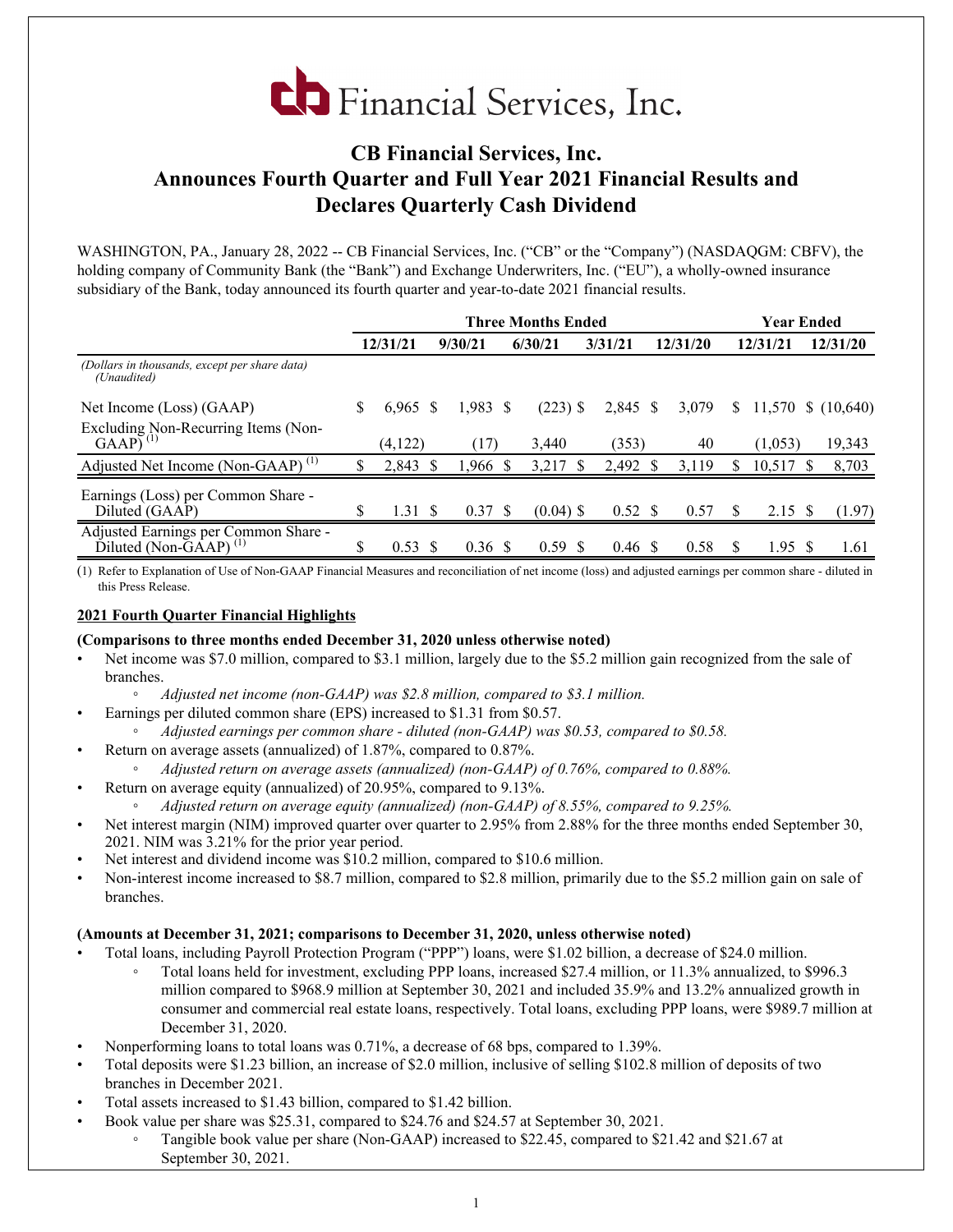# **Branch Optimization and Operational Efficiency Update**

As previously announced in February 2021, CB has implemented strategic initiatives to improve Community Bank's financial performance and to position the Bank for continued profitable growth. Since that announcement, the Company has substantially completed this project, highlighted by:

- The consolidation of six branches that was completed on June 30, 2021 and the sale of two branches that was completed in December 2021 that resulted in a gain on sale of \$5.2 million. \$6.1 million of loans and \$102.8 million of deposits were sold as part of the sale of the branches. The Company anticipates \$3.0 million of ongoing pre-tax cost savings as a result of the branch optimization initiatives.
- The identification and enhancement of over 185 individualized processes within its branch network and operating environment designed to improve the Bank's infrastructure, client experience, efficiency and profitability. The project was expensed in 2021. The majority of process improvements have been implemented with the remaining items to be implemented in 2022. CB anticipates cost savings from the operational efficiency initiative ranging from approximately \$2.5 million to \$3.5 million in 2022, as well as expected enhanced revenue and fee generating capacity in future years.

# **Management Commentary**

President and CEO John H. Montgomery stated, "The fourth quarter was highlighted by the sale of two branches, which resulted in a \$5.2 million gain for the bank while completing the optimization initiative announced early in 2021. We undertook that initiative with the primary goals of reducing our expenses while also positioning the bank for growth and I am proud of our team for succeeding on both fronts. With the optimization effort now substantially complete, we intend to focus all our energy on continuing the growth we saw take hold during the second half of 2021. Despite the reduction of our deposit balances resulting from the sale of two branches, we were still able to grow our loan book 11.3% in the current quarter, which is a result we're proud of. Our loan book experienced solid demand across nearly all our end markets, fueled by the continuing economic recovery in our geographic region."

Mr. Montgomery continued, "As we enter 2022, we are well-positioned for a rising rate environment. We are squarely focused on capturing growth opportunities and are investing in our business in support of that. A key component of our optimization initiative was the reduction of low return uses of capital so that capital could be repurposed for higher growth investment. With that in mind, we expect to bring on a Chief Commercial Banking Officer and a Director of Client Experience and Retail Banking during the first quarter. Set against the backdrop of reduced annual expense levels and rising interest rates, our expectation is for continued growth and expansion of profitability. In addition, we remain committed to CB's shareholders through the payment of dividends and an active share buy-back program."

#### **Dividend Information**

The Company's Board of Directors has declared a \$0.24 quarterly cash dividend per outstanding share of common stock, payable on or about February 28, 2022, to stockholders of record as of the close of business on February 18, 2022.

#### **Stock Repurchase Program**

On June 10, 2021, CB authorized a program to repurchase up to \$7.5 million of the Company's outstanding common stock. The program was effective as of June 14, 2021 and is authorized through June 13, 2022. As of January 21, 2022, the Company had repurchased 191,314 shares at an average price of \$23.34 per share for a total of \$4.5 million.

#### **2021 Fourth Quarter Financial Review**

#### *Net Interest and Dividend Income*

Net interest and dividend income decreased \$403,000, or 3.8%, to \$10.2 million for the three months ended December 31, 2021 compared to \$10.6 million for the three months ended December 31, 2020.

• Net interest margin (FTE) (Non-GAAP) decreased 26 basis points ("bps") to 2.96% for the three months ended December 31, 2021 compared to 3.22% for the three months ended December 31, 2020. Net interest margin (GAAP) decreased to 2.95% for the three months ended December 31, 2021 compared to 3.21% for the three months ended December 31, 2020. While CB has further controlled its deposit cost structure as deposit balances increased and benefited from non-renewal or repricing of higher-cost time deposits, the net interest margin decreased year-over-year due to the low interest rate environment decreasing yields on loans and securities. The fourth quarter of 2021 was aided by the full payoff of a \$3.1 million nonperforming commercial real estate loan in the hotel portfolio, which resulted in the recognition of \$201,000 of interest income. Net interest margin (GAAP) for the three months ended September 30, 2021 was 2.88%.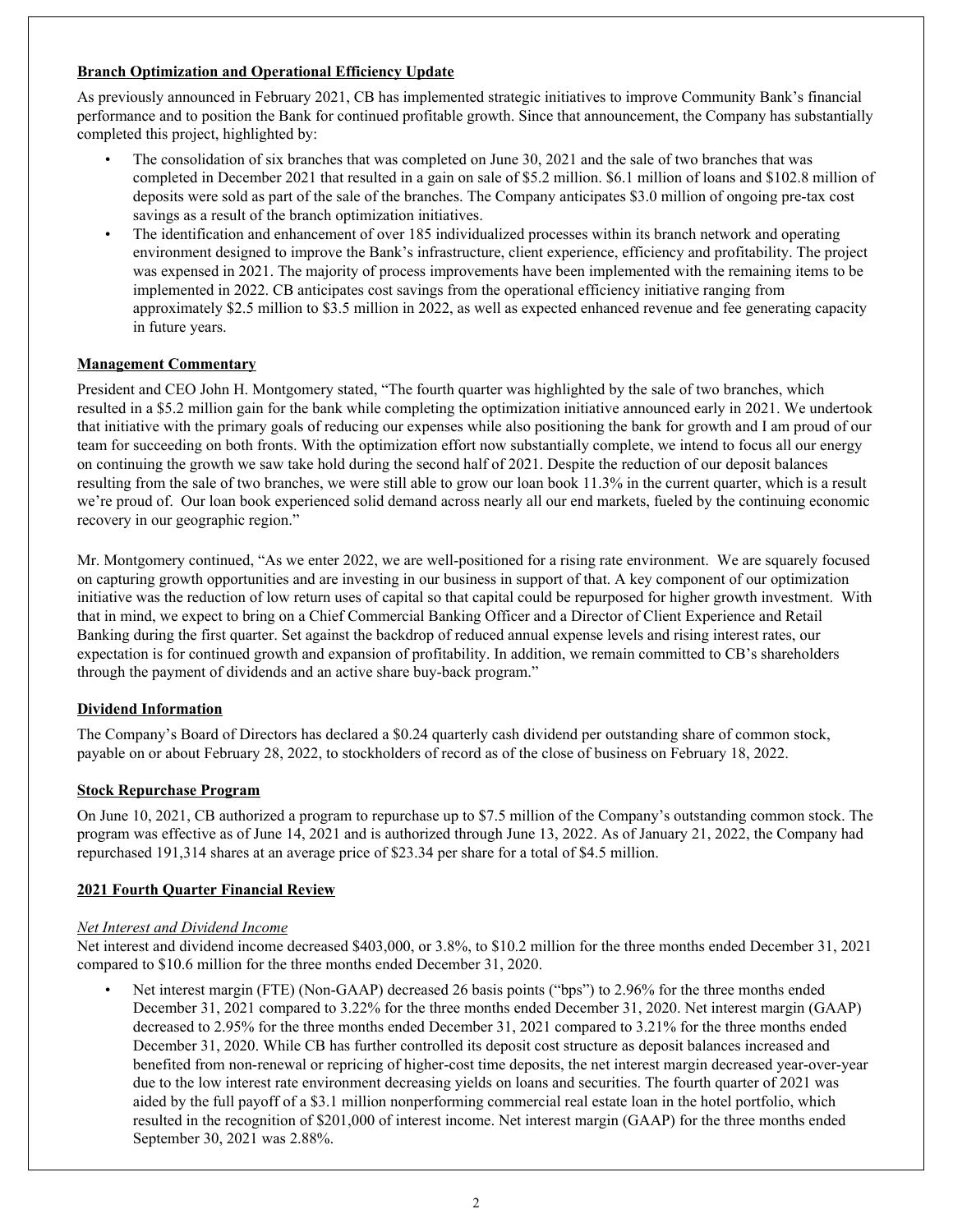- Interest and dividend income decreased \$792,000, or 6.7%, to \$11.0 million for the three months ended December 31, 2021 compared to \$11.8 million for the three months ended December 31, 2020.
	- Interest income on loans decreased \$929,000, or 8.6%, to \$9.9 million for the three months ended December 31, 2021 compared to \$10.8 million for the three months ended December 31, 2020. The average balance of loans decreased \$28.1 million and the average yield decreased 26 bps to 3.92% compared to the three months ended December 31, 2020. Interest and fee income on PPP loans was \$391,000 for the three months ended December 31, 2021 and contributed 4 bps to loan yield, compared to \$768,000 for the three months ended December 31, 2020, which contributed 3 bps to loan yield. The impact of the accretion of the credit mark on acquired loan portfolios was \$83,000 for the three months ended December 31, 2021 compared to \$141,000 for the three months ended December 31, 2020, or 3 bps in the current period compared to 5 bps in the prior period.
	- Interest income on taxable investment securities increased \$141,000, or 19.4%, to \$866,000 for the three months ended December 31, 2021 compared to \$725,000 for the three months ended December 31, 2020 driven by a \$72.3 million increase in average balance partially offset by a 49 bps decrease in average yield. The Federal Reserve's pandemic-driven decision to drop the benchmark interest rate in 2020 resulted in significant calls of U.S. government agency securities and pay-downs on mortgage-backed securities in the declining interest rate environment, which, in combination with excess liquidity, were replaced with purchases of lower-yielding securities.
- Interest expense decreased \$389,000, or 34.7%, to \$732,000 for the three months ended December 31, 2021 compared to \$1.1 million for the three months ended December 31, 2020.
	- Interest expense on deposits decreased \$400,000, or 38.6%, to \$636,000 for the three months ended December 31, 2021 compared to \$1.0 million for the three months ended December 31, 2020. While average interest-earning deposit balances increased \$17.5 million compared to the three months ended December 31, 2020, controlling the deposit cost structure as deposit balances increased combined with non-renewal or repricing of higher-cost time deposit resulted in a 19 bp, or 40.4%, decrease in average cost compared to the three months ended December 31, 2020. The average balance of time deposits and the related average cost decreased \$38.9 million and 32 bps, respectively.

#### *Provision for Loan Losses*

There was a \$75,000 provision for loan losses for the three months ended December 31, 2021 compared to no provision for loan losses for the three months ended December 31, 2020. The provision was primarily due to loan growth in the current period, exclusive of PPP loan forgiveness, offset by adjustments in the qualitative factors driven by improving economic and industry conditions.

#### *Noninterest income*

Noninterest income increased \$5.9 million, or 212.8%, to \$8.7 million for the three months ended December 31, 2021, compared to \$2.8 million for the three months ended December 31, 2020. The increase was largely due to a gain of \$5.2 million from the sale of two branches during the quarter. In addition, net gain on sale of loans increased \$589,000 to \$977,000 for the three months ended December 31, 2021 compared to \$388,000 for the three months ended December 31, 2020 primarily due to the sale of a nonperforming commercial real estate loan in the hotel portfolio that resulted in the recognition of an \$897,000 gain. The loan previously incurred a \$931,000 charge-off in the fourth quarter of 2020.

#### *Noninterest Expense*

Noninterest expense increased \$247,000, or 2.5%, to \$10.0 million for the three months ended December 31, 2021 compared to \$9.7 million for the three months ended December 31, 2020. Contracted services increased \$556,000 to \$1.1 million for the three months ended December 31, 2021 compared to \$577,000 for the three months ended December 31, 2020 primarily due to \$859,000 in expenses associated with the engagement of a third-party workflow optimization expert to assist in implementing robotic process automations and more effective sales management designed to improve operational efficiencies in the near and long-term and engagement of other third party specialists to assist in core platform improvements and efficiencies.

#### **Statement of Financial Condition Review**

#### *Assets*

Total assets increased \$8.8 million, or 0.6%, to \$1.43 billion at December 31, 2021, compared to \$1.42 billion at December 31, 2020.

*•* Cash and due from banks decreased \$41.2 million, or 25.6%, to \$119.7 million at December 31, 2021, compared to \$160.9 million at December 31, 2020. The change is primarily related to securities purchases and sale of branches, partially offset by net repayments on loans.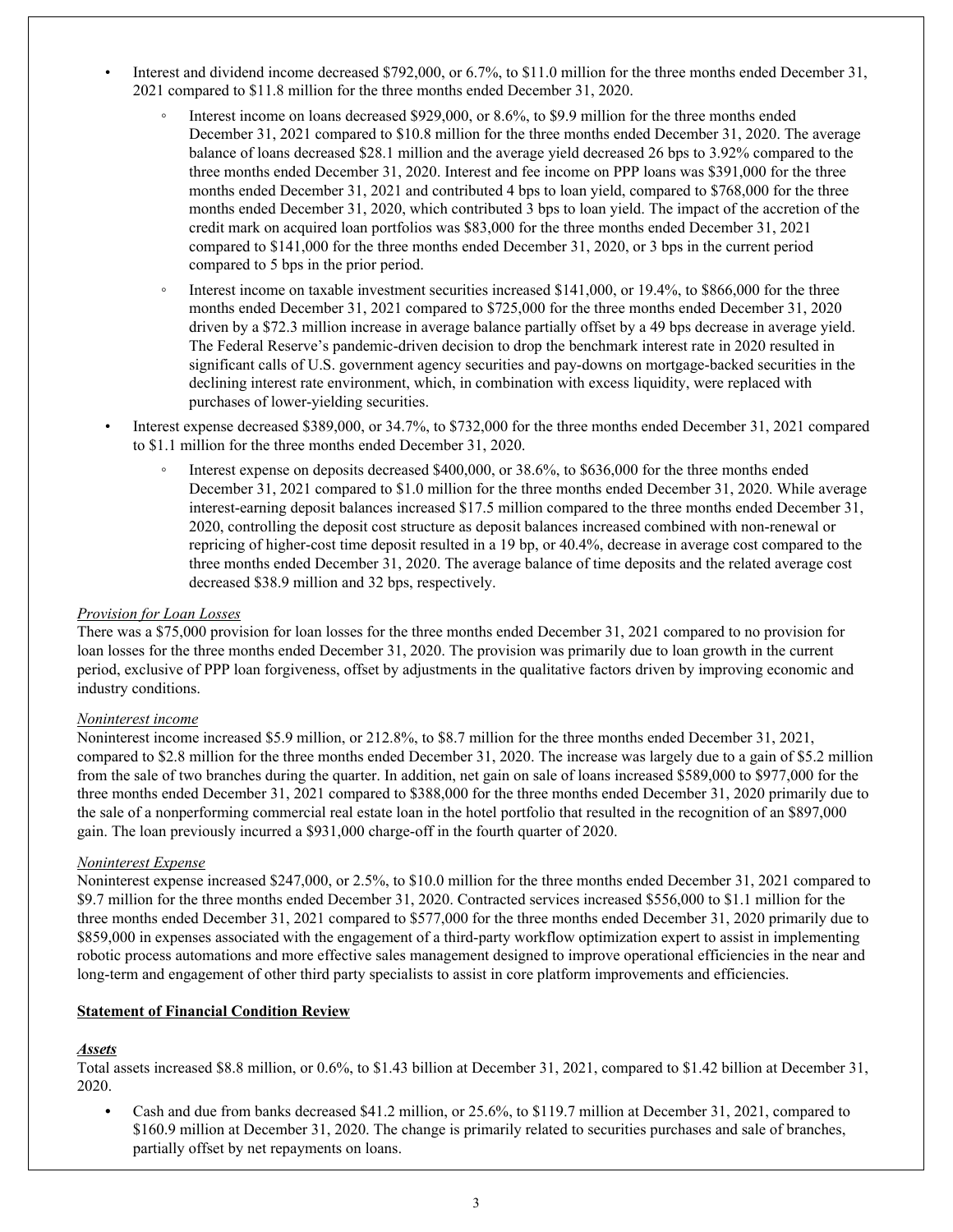• Securities increased \$79.6 million, or 54.7%, to \$225.0 million at December 31, 2021, compared to \$145.4 million at December 31, 2020. Current period activity included \$135.0 million of purchases, \$38.4 million of paydowns, and \$12.0 million of sales, primarily of mortgage-backed securities, which resulted in the recognition of a \$231,000 gain. The sales recognized gains on higher-interest securities with faster prepayment speeds. The purchases were made to earn a higher yield on excess cash. In addition, there was a \$5.5 million decrease in the market value of the debt securities portfolio and a \$295,000 gain in market value in the equity securities portfolio, which is primarily comprised of bank stocks.

#### *Payroll Protection Program ("PPP") Update*

- PPP loans decreased \$30.6 million to \$24.5 million at December 31, 2021 compared to \$55.1 million at December 31, 2020, which includes \$34.6 million in originations in the current period offset by loan forgiveness.
- \$678,000 of net PPP loan origination fees were unearned at December 31, 2021 compared to \$1.1 million at December 31, 2020. \$321,000 of net PPP loan origination fees were earned for the three month ended December 31, 2021 compared to \$604,000 for the three months ended December 31, 2020 and \$380,000 for the three months ended September 30, 2021.

# *Loans and Credit Quality*

- Total loans held for investment decreased \$24.0 million, or 2.3%, to \$1.02 billion at December 31, 2021 compared to \$1.04 billion at December 31, 2020. Excluding the net decline of \$30.6 million in PPP loans in the current period, loans increased \$6.6 million. Compared to September 30, 2021, loans held for investment, excluding PPP loans, increased \$27.4 million, or 11.3% annualized, primarily from increases of \$12.5 million in commercial real estate loans, \$10.1 million in consumer loans driven by efficiencies in the indirect auto loan process that did not sacrifice credit quality, and \$7.0 million in net construction loan disbursements.
- The allowance for loan losses was \$11.6 million at December 31, 2021 compared to \$12.8 million at December 31, 2020. There was a net recovery of \$1.1 million of provision for loan losses in the current year primarily due to a decrease in specific reserves on impaired loans and improving economic and industry conditions resulting in a decrease in qualitative factors. As a result, the allowance for loan losses to total loans was 1.13% at December 31, 2021 compared to 1.22% at December 31, 2020. The allowance for loan losses to total loans, excluding PPP loans, was 1.16% at December 31, 2021 compared to 1.29% at December 31, 2020.
- Net charge-offs for the three months ended December 31, 2021 were \$74,000, or 0.03% of average loans on an annualized basis. Net charge-offs for the three months ended December 31, 2020 were \$1.0 million, or 0.39% of average loans on an annualized basis. In the prior period, there was a \$931,000 charge-off on a commercial real estate loan related to a hotel. This loan was subsequently sold and resulted in the recognition of an \$897,000 gain on sale in the current period. Net charge-offs for the year ended December 31, 2021 were \$64,000, or 0.01% of average loans on an annualized basis. Net charge-offs for the year ended December 31, 2020 were \$1.1 million, or 0.11% of average loans on an annualized basis.
- Nonperforming loans, which includes nonaccrual loans, accruing loans past due 90 days or more, and accruing loans that are considered troubled debt restructurings, were \$7.3 million at December 31, 2021 compared to \$14.5 million at December 31, 2020. The decrease is primarily attributable to the full payoff and sale in the current year of two of the Bank's larger nonperforming commercial real estate loans that were secured by hotels. Nonperforming loans to total loans ratio was 0.71% at December 31, 2021 compared to 1.39% at December 31, 2020.

#### *Liabilities*

Total liabilities increased \$10.2 million, or 0.8%, to \$1.29 billion at December 31, 2021 compared to \$1.28 billion at December 31, 2020.

#### *Deposits*

**•** Despite the impact of the sale of \$102.8 million of deposits from the sale of two branches completed in December 2021, total deposits increased \$2.0 million to \$1.23 billion as of December 31, 2021 compared to \$1.22 billion at December 31, 2020. Noninterest bearing demand deposits, NOW accounts and savings accounts increased \$45.2 million, \$12.6 million and \$4.4 million, respectively, partially offset by a decrease of \$53.3 million in time deposits.

#### *Borrowed Funds*

• Short-term borrowings decreased \$1.8 million, or 4.4%, to \$39.3 million at December 31, 2021, compared to \$41.1 million at December 31, 2020. At December 31, 2021 and December 31, 2020, short-term borrowings were comprised entirely of securities sold under agreements to repurchase, which are related to business deposit customers whose funds, above designated target balances, are transferred into an overnight interest-earning investment account by purchasing securities from the Bank's investment portfolio under an agreement to repurchase.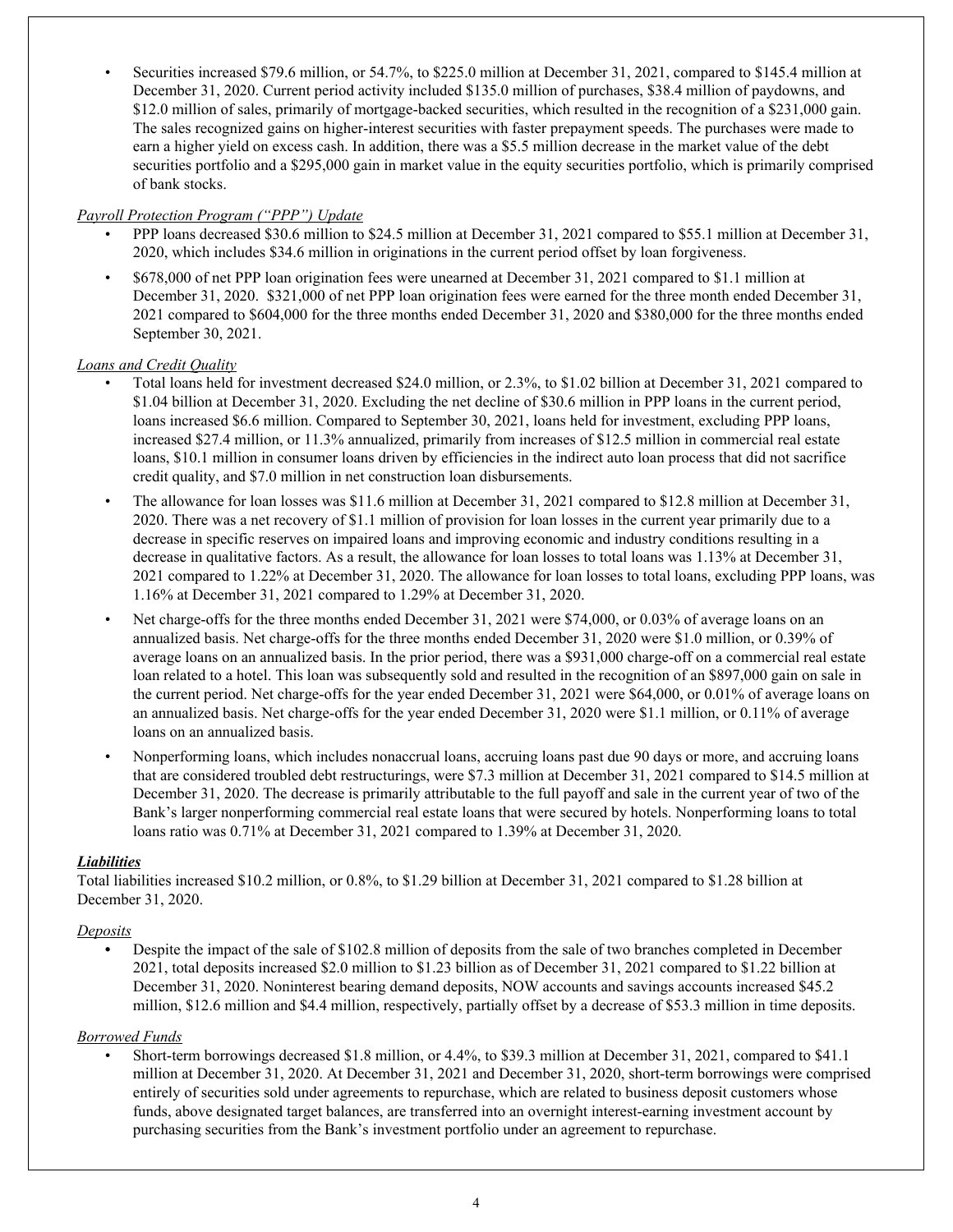• Other borrowed funds increased \$9.6 million to \$17.6 million at December 31, 2021 due to the issuance of subordinated debt in December 2021 with net proceeds of \$14.6 million partially offset by \$5.0 million of Federal Home Loan Bank borrowings that matured in the current period. The Company intends to utilize the subordinated debt proceeds to continue to proactively repurchase shares or for other general corporate matters.

#### *Stockholders' Equity*

Stockholders' equity decreased \$1.4 million, or 1.0%, to \$133.1 million at December 31, 2021, compared to \$134.5 million at December 31, 2020. The Company paid \$5.2 million in dividends and repurchased \$4.1 million of its common stock as part of its stock repurchase program. In addition, accumulated other comprehensive income decreased \$4.3 million primarily due to the effect of market interest rate conditions on the Bank's debt securities. This was partially offset by \$11.6 million of net income.

#### *Book value per share*

Book value per common share was \$25.31 at December 31, 2021 compared to \$24.76 at December 31, 2020, an increase of \$0.55. Book value per share increased \$0.74 compared to \$24.57 at September 30, 2021.

Tangible book value per common share (Non-GAAP) was \$22.45 at December 31, 2021, compared to \$21.42 at December 31, 2020, an increase of \$1.03. Tangible book value per share increased \$0.78 compared to \$21.67 at September 30, 2021. Refer to "Explanation of Use of Non-GAAP Financial Measures" at the end of this Press Release.

# **About CB Financial Services, Inc.**

CB Financial Services, Inc. is the bank holding company for Community Bank, a Pennsylvania-chartered commercial bank. Community Bank operates its branch network in southwestern Pennsylvania and West Virginia. Community Bank offers a broad array of retail and commercial lending and deposit services and provides commercial and personal insurance brokerage services through Exchange Underwriters, Inc., its wholly owned subsidiary.

For more information about CB Financial Services, Inc. and Community Bank, visit our website at www.communitybank.tv.

# **Statement About Forward-Looking Statements**

Statements contained in this press release that are not historical facts may constitute forward-looking statements as that term is defined in the Private Securities Litigation Reform Act of 1995 and such forward-looking statements are subject to significant risks and uncertainties. The Company intends such forward-looking statements to be covered by the safe harbor provisions contained in the Act. The Company's ability to predict results or the actual effect of future plans or strategies is inherently uncertain. Factors which could have a material adverse effect on the operations and future prospects of the Company and its subsidiaries include, but are not limited to, general and local economic conditions, the scope and duration of economic contraction as a result of the COVID-19 pandemic and its effects on the Company's business and that of the Company's customers, changes in market interest rates, deposit flows, demand for loans, real estate values and competition, competitive products and pricing, the ability of our customers to make scheduled loan payments, loan delinquency rates and trends, our ability to manage the risks involved in our business, our ability to control costs and expenses, inflation, market and monetary fluctuations, changes in federal and state legislation and regulation applicable to our business, actions by our competitors, and other factors that may be disclosed in the Company's periodic reports as filed with the Securities and Exchange Commission. These risks and uncertainties should be considered in evaluating forward-looking statements and undue reliance should not be placed on such statements. The Company assumes no obligation to update any forward-looking statements except as may be required by applicable law or regulation.

#### Company Contact: John H. Montgomery President and Chief Executive Officer Phone: (724) 225-2400

Investor Relations: Jeremy Hellman, Vice President The Equity Group Inc. Phone: (212) 836-9626 Email: jhellman@equityny.com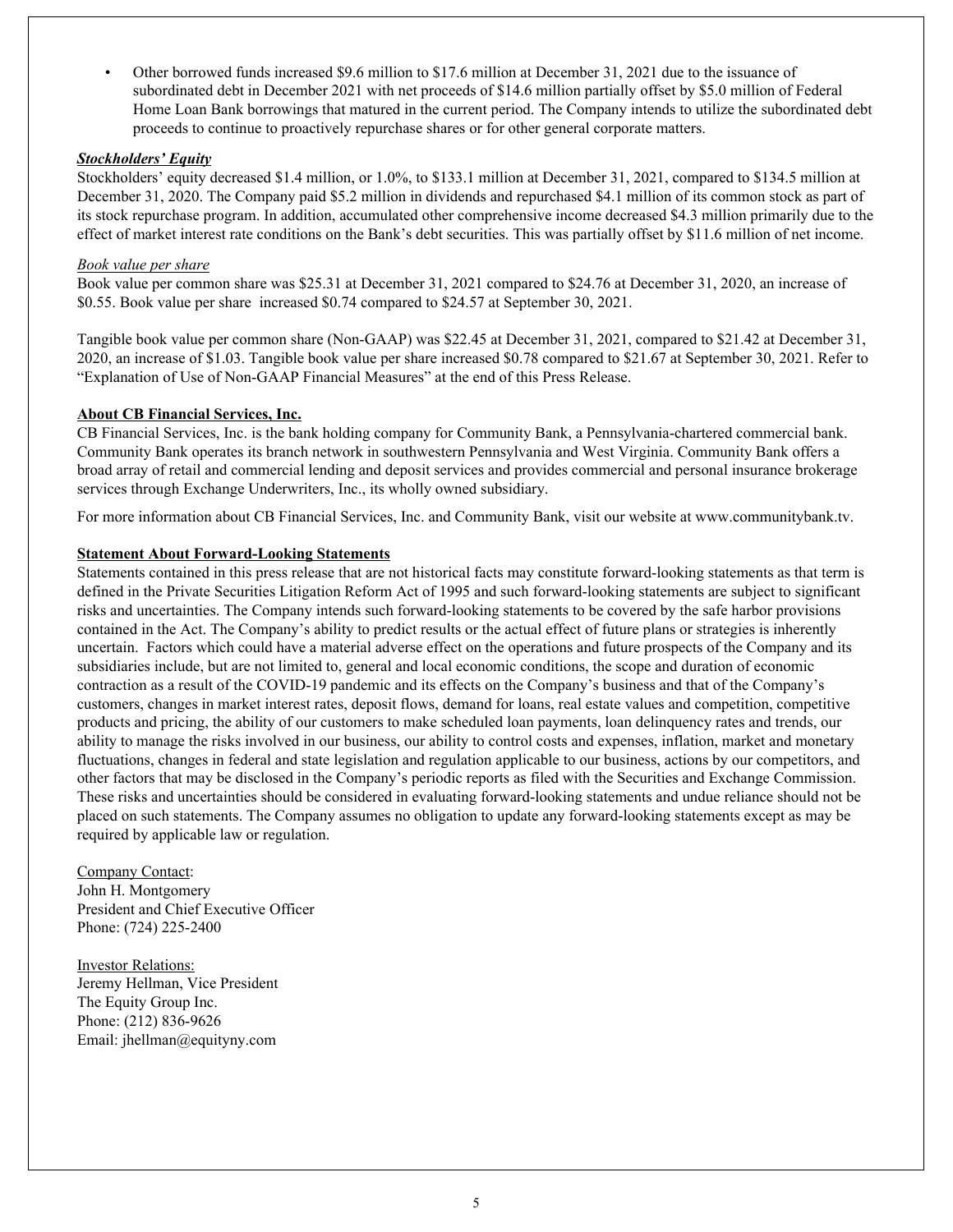#### **CB FINANCIAL SERVICES, INC. SELECTED CONSOLIDATED FINANCIAL INFORMATION**

*(Dollars in thousands, except share and per share data) (Unaudited)*

| <b>Selected Financial Condition Data</b> | 12/31/21 |            | 9/30/21          | 6/30/21          |    | 3/31/21    | 12/31/20        |
|------------------------------------------|----------|------------|------------------|------------------|----|------------|-----------------|
| <b>ASSETS</b>                            |          |            |                  |                  |    |            |                 |
| Cash and Due From Banks                  | \$       | 119,674    | \$<br>173,523 \$ | 172,010          | -S | 230,000    | \$<br>160,911   |
| Securities                               |          | 224,974    | 221,351          | 208,472          |    | 142,156    | 145,400         |
| Loans Held for Sale                      |          |            | 17,407           | 11,409           |    |            |                 |
| Loans                                    |          |            |                  |                  |    |            |                 |
| Real Estate:                             |          |            |                  |                  |    |            |                 |
| Residential                              |          | 320,798    | 317,373          | 322,480          |    | 339,596    | 344,142         |
| Commercial                               |          | 392,124    | 379,621          | 360,518          |    | 370,118    | 373,555         |
| Construction                             |          | 85,028     | 78,075           | 85,187           |    | 77,714     | 72,600          |
| Commercial and Industrial                |          |            |                  |                  |    |            |                 |
| Commercial and Industrial                |          | 64,487     | 69,657           | 70,666           |    | 68,551     | 71,717          |
| PPP                                      |          | 24,523     | 32,703           | 49,525           |    | 60,380     | 55,096          |
| Consumer                                 |          | 122,152    | 112,087          | 106,404          |    | 111,650    | 113,854         |
| Other                                    |          | 11,684     | 12,083           | 12,666           |    | 13,688     | 13,789          |
| <b>Total Loans</b>                       |          | 1,020,796  | 1,001,599        | 1,007,446        |    | 1,041,697  | 1,044,753       |
| Allowance for Loan Losses                |          | (11, 582)  | (11, 581)        | (11, 544)        |    | (12, 725)  | (12, 771)       |
| Loans, Net                               |          | 1,009,214  | 990,018          | 995,902          |    | 1,028,972  | 1,031,982       |
| Premises and Equipment Held for Sale     |          |            | 795              | 795              |    |            |                 |
| Premises and Equipment, Net              |          | 18,399     | 18,502           | 18,682           |    | 20,240     | 20,302          |
| Bank-Owned Life Insurance                |          | 25,332     | 25,190           | 25,052           |    | 24,916     | 24,779          |
| Goodwill                                 |          | 9,732      | 9,732            | 9,732            |    | 9,732      | 9,732           |
| Intangible Assets, Net                   |          | 5,295      | 5,740            | 6,186            |    | 7,867      | 8,399           |
| Accrued Interest and Other Assets        |          | 12,859     | 12,560           | 13,373           |    | 12,938     | 15,215          |
| <b>Total Assets</b>                      | \$       | 1,425,479  | \$<br>1,474,818  | \$<br>1,461,613  | \$ | 1,476,821  | \$<br>1,416,720 |
| <b>LIABILITIES</b>                       |          |            |                  |                  |    |            |                 |
| Deposits Held for Sale                   | \$       |            | \$<br>102,647    | \$<br>102,557    | \$ |            | \$              |
| Deposits                                 |          |            |                  |                  |    |            |                 |
| Non-Interest Bearing Demand Deposits     |          | 385,775    | 373,320          | 368,452          |    | 377,137    | 340,569         |
| <b>Interest Bearing Demand Accounts</b>  |          | 272,518    | 244,004          | 246,920          |    | 280,929    | 259,870         |
| Money Market Accounts                    |          | 192,125    | 190,426          | 176,824          |    | 198,975    | 199,029         |
| Savings Accounts                         |          | 239,482    | 232,679          | 226,639          |    | 246,725    | 235,088         |
| <b>Time Deposits</b>                     |          | 136,713    | 144,727          | 154,718          |    | 180,697    | 190,013         |
| <b>Total Deposits</b>                    |          | 1.226.613  | 1.185.156        | 1.173.553        |    | 1.284.463  | 1,224,569       |
| Short-Term Borrowings                    |          | 39,266     | 42,623           | 39,054           |    | 45,352     | 41,055          |
| Other Borrowings                         |          | 17,601     | 6,000            | 6,000            |    | 6,000      | 8,000           |
| Accrued Interest and Other Liabilities   |          | 8,875      | 7,405            | 7,913            |    | 7,230      | 8,566           |
| <b>Total Liabilities</b>                 |          | 1,292,355  | 1,343,831        | 1,329,077        |    | 1,343,045  | 1,282,190       |
| STOCKHOLDERS' EQUITY                     | \$       | 133,124 \$ | 130,987          | \$<br>132,536 \$ |    | 133,776 \$ | 134,530         |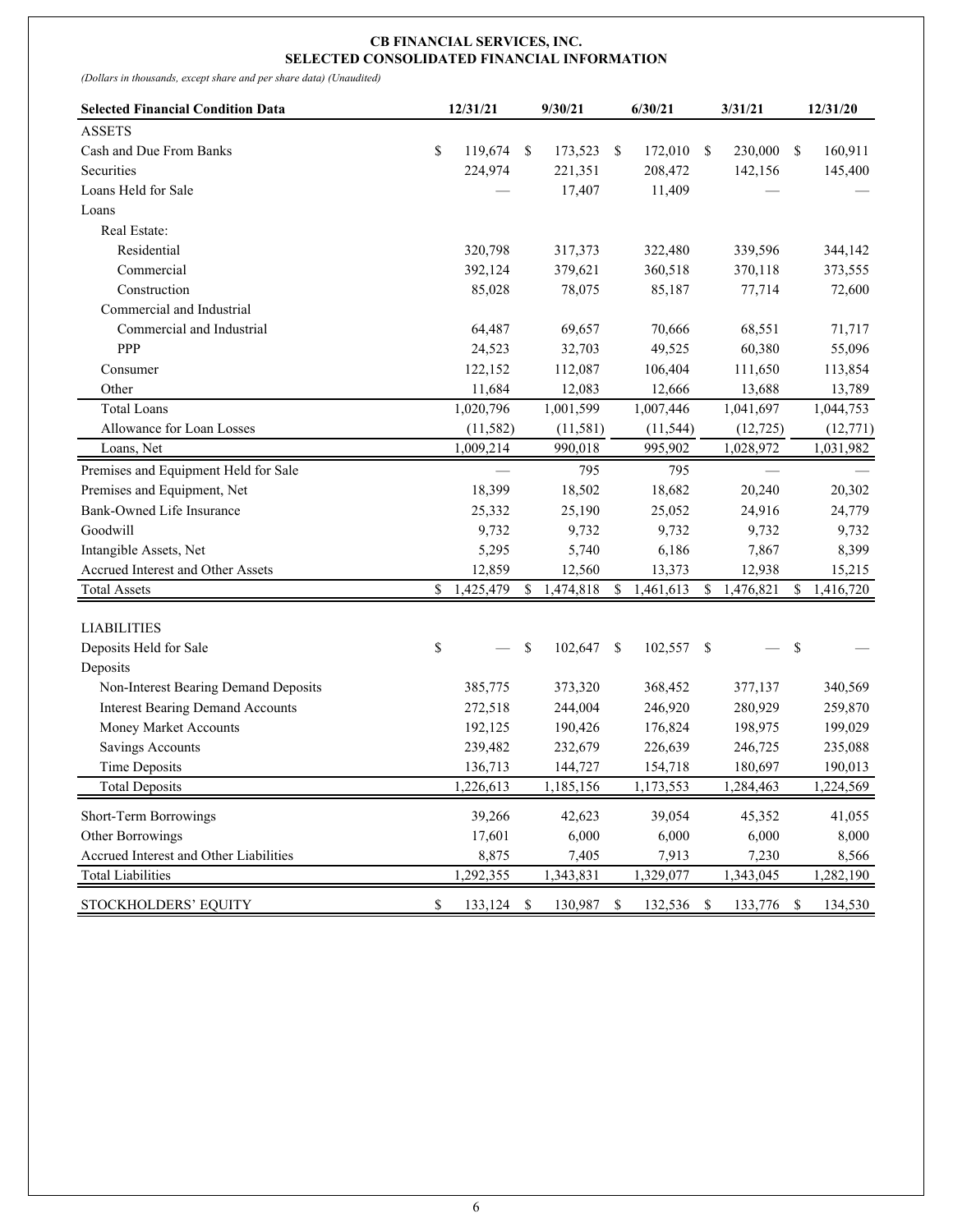|                                                                                | <b>Three Months Ended</b> |  |                  |  |            |  |                          |  |                 |  | <b>Year Ended</b> |          |
|--------------------------------------------------------------------------------|---------------------------|--|------------------|--|------------|--|--------------------------|--|-----------------|--|-------------------|----------|
| <b>Selected Operating Data</b>                                                 | 12/31/21                  |  | 9/30/21          |  | 6/30/21    |  | 3/31/21                  |  | 12/31/20        |  | 12/31/21          | 12/31/20 |
| Interest and Dividend Income                                                   |                           |  |                  |  |            |  |                          |  |                 |  |                   |          |
| Loans, Including Fees                                                          | \$<br>$9,904$ \$          |  | 9,718 \$         |  | 9,936 \$   |  | $10,146$ \$              |  | 10,833 \$       |  | 39,704 \$         | 42,883   |
| Securities:                                                                    |                           |  |                  |  |            |  |                          |  |                 |  |                   |          |
| Taxable                                                                        | 866                       |  | 843              |  | 635        |  | 646                      |  | 725             |  | 2,990             | 3,619    |
| Tax-Exempt                                                                     | 66                        |  | 71               |  | 74         |  | 78                       |  | 78              |  | 289               | 369      |
| Dividends                                                                      | 21                        |  | 19               |  | 24         |  | 20                       |  | 20              |  | 84                | 79       |
| Other Interest and Dividend Income                                             | 106                       |  | 135              |  | 151        |  | 98                       |  | 99              |  | 490               | 517      |
| Total Interest and Dividend Income                                             | 10,963                    |  | 10,786           |  | 10,820     |  | 10,988                   |  | 11,755          |  | 43,557            | 47,467   |
| <b>Interest Expense</b>                                                        |                           |  |                  |  |            |  |                          |  |                 |  |                   |          |
| Deposits                                                                       | 636                       |  | 715              |  | 827        |  | 947                      |  | 1,036           |  | 3,125             | 5,172    |
| Short-Term Borrowings                                                          | 26                        |  | 25               |  | 24         |  | 23                       |  | 25              |  | 98                | 137      |
| Other Borrowings                                                               | 70                        |  | 36               |  | 35         |  | 41                       |  | 60              |  | 182               | 254      |
| <b>Total Interest Expense</b>                                                  | 732                       |  | 776              |  | 886        |  | 1,011                    |  | 1,121           |  | 3,405             | 5,563    |
| Net Interest and Dividend Income                                               | 10,231                    |  | 10,010           |  | 9,934      |  | 9,977                    |  | 10,634          |  | 40,152            | 41,904   |
| Provision (Recovery) for Loan Losses                                           | 75                        |  |                  |  | (1,200)    |  |                          |  |                 |  | (1, 125)          | 4,000    |
| Net Interest and Dividend Income After Provision<br>(Recovery) for Loan Losses | 10,156                    |  | 10,010           |  | 11,134     |  | 9,977                    |  | 10,634          |  | 41,277            | 37,904   |
| Noninterest Income:                                                            |                           |  |                  |  |            |  |                          |  |                 |  |                   |          |
| <b>Service Fees</b>                                                            | 569                       |  | 602              |  | 614        |  | 546                      |  | 560             |  | 2,331             | 2,206    |
| <b>Insurance Commissions</b>                                                   | 1,618                     |  | 1,194            |  | 1,209      |  | 1,595                    |  | 1,403           |  | 5,616             | 4,878    |
| <b>Other Commissions</b>                                                       | 90                        |  | 93               |  | 173        |  | 165                      |  | 105             |  | 521               | 479      |
| Net Gain on Sales of Loans                                                     | 977                       |  | 49               |  | 31         |  | 86                       |  | 388             |  | 1,143             | 1,391    |
| Net Gain on Securities                                                         | 44                        |  | 24               |  | 11         |  | 447                      |  | 213             |  | 526               | 233      |
| Net Gain on Purchased Tax Credits                                              | 17                        |  | 18               |  | 17         |  | 18                       |  | 16              |  | 70                | 62       |
| Gain on Sale of Branches                                                       | 5,203                     |  |                  |  |            |  |                          |  | $\qquad \qquad$ |  | 5,203             |          |
| Net Loss on Disposal of Fixed Assets                                           |                           |  |                  |  | (3)        |  |                          |  | (13)            |  | (3)               | (61)     |
| Income from Bank-Owned Life Insurance                                          | 142                       |  | 138              |  | 136        |  | 137                      |  | 140             |  | 553               | 557      |
| Other Income (Loss)                                                            | 29                        |  | 80               |  | 31         |  | 180                      |  | (34)            |  | 320               | (274)    |
| <b>Total Noninterest Income</b>                                                | 8,689                     |  | 2,198            |  | 2,219      |  | 3,174                    |  | 2,778           |  | 16,280            | 9,471    |
| Noninterest Expense:                                                           |                           |  |                  |  |            |  |                          |  |                 |  |                   |          |
| Salaries and Employee Benefits                                                 | 5,181                     |  | 4,787            |  | 5,076      |  | 4,894                    |  | 5,126           |  | 19,938            | 19,809   |
| Occupancy                                                                      | 619                       |  | 615              |  | 1,024      |  | 710                      |  | 606             |  | 2,968             | 2,797    |
| Equipment                                                                      | 252                       |  | 205              |  | 311        |  | 266                      |  | 234             |  | 1,034             | 935      |
| Data Processing                                                                | 488                       |  | 541              |  | 607        |  | 518                      |  | 476             |  | 2,154             | 1,843    |
| FDIC Assessment                                                                | 222                       |  | 293              |  | 249        |  | 250                      |  | 344             |  | 1,014             | 837      |
| PA Shares Tax                                                                  | 173                       |  | 224              |  | 225        |  | 265                      |  | 350             |  | 887               | 1,313    |
| <b>Contracted Services</b>                                                     | 1,133                     |  | 1,441            |  | 750        |  | 687                      |  | 577             |  | 4,011             | 2,048    |
| Legal and Professional Fees                                                    | 206                       |  | 180              |  | 419        |  | 189                      |  | 185             |  | 994               | 752      |
| Advertising                                                                    | 191                       |  | 225              |  | 193        |  | 140                      |  | 178             |  | 749               | 664      |
| Other Real Estate Owned (Income)                                               | (30)                      |  | (89)             |  | (26)       |  | (38)                     |  | (39)            |  | (183)             | (69)     |
| Amortization of Intangible Assets                                              | 445                       |  | 446              |  | 503        |  | 532                      |  | 532             |  | 1,926             | 2,128    |
| Intangible Assets and Goodwill Impairment                                      |                           |  |                  |  | 1,178      |  |                          |  |                 |  | 1,178             | 18,693   |
| Writedown of Fixed Assets                                                      | 23                        |  | $\boldsymbol{2}$ |  | 2,268      |  | $\overline{\phantom{0}}$ |  | 240             |  | 2,293             | 1,124    |
| Other                                                                          | 1,069                     |  | 903              |  | 945        |  | 982                      |  | 916             |  | 3,899             | 3,893    |
| <b>Total Noninterest Expense</b>                                               | 9,972                     |  | 9,773            |  | 13,722     |  | 9,395                    |  | 9,725           |  | 42,862            | 56,767   |
| Income (Loss) Before Income Tax Expense (Benefit)                              | 8,873                     |  | 2,435            |  | (369)      |  | 3,756                    |  | 3,687           |  | 14,695            | (9,392)  |
| Income Tax Expense (Benefit)                                                   | 1,908                     |  | 452              |  | (146)      |  | 911                      |  | 608             |  | 3,125             | 1,248    |
| Net Income (Loss)                                                              | \$<br>$6,965$ \$          |  | 1,983 \$         |  | $(223)$ \$ |  | 2,845 \$                 |  | 3,079 \$        |  | 11,570 \$         | (10,640) |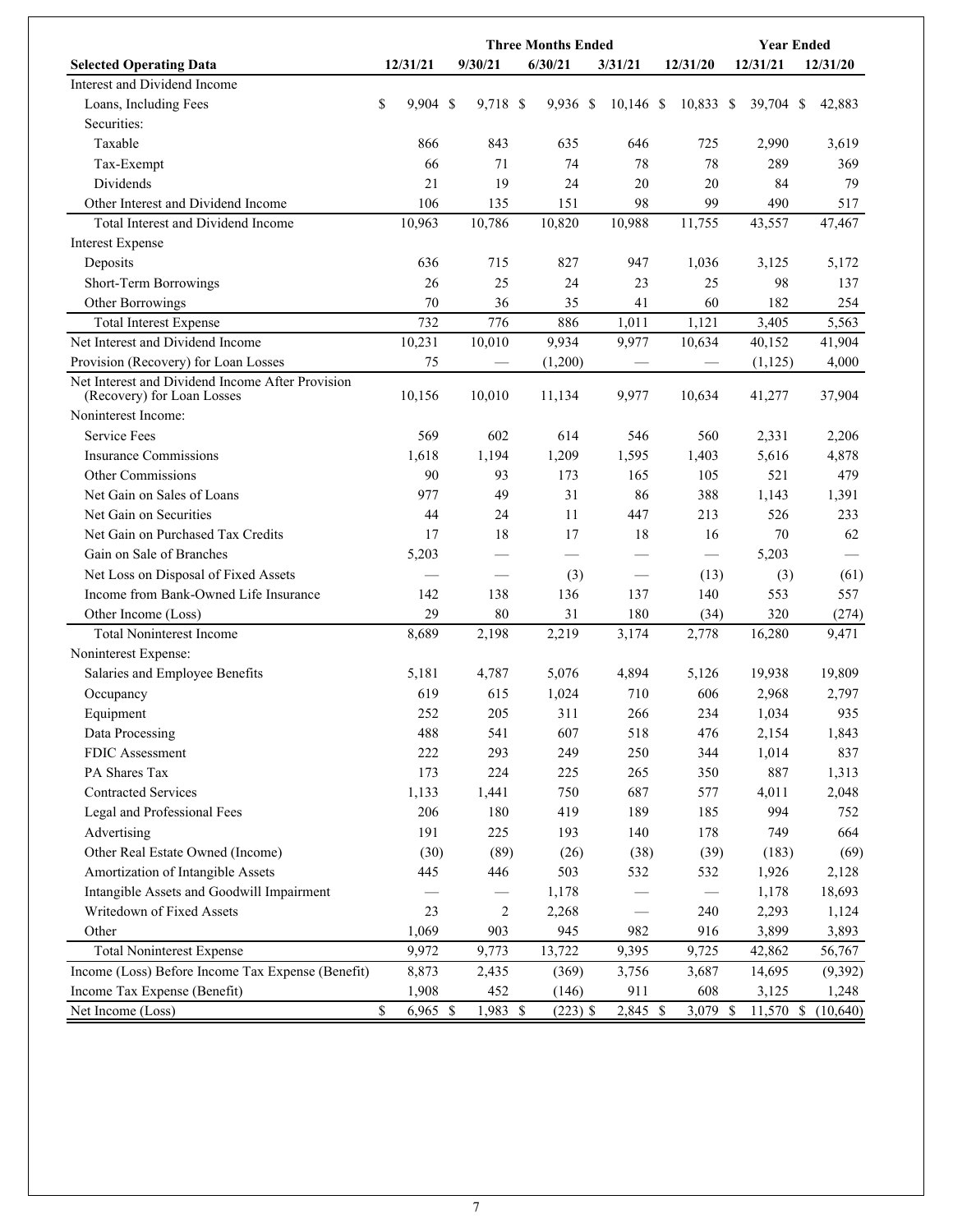|                                                                                      | <b>Three Months Ended</b><br><b>Year Ended</b> |                   |           |                   |           |                           |            |                   |       |                    |    |           |                   |  |
|--------------------------------------------------------------------------------------|------------------------------------------------|-------------------|-----------|-------------------|-----------|---------------------------|------------|-------------------|-------|--------------------|----|-----------|-------------------|--|
| <b>Per Common Share Data</b>                                                         | 12/31/21                                       |                   | 9/30/21   |                   |           | 6/30/21                   |            | 3/31/21           |       | 12/31/20           |    | 12/31/21  | 12/31/20          |  |
| Dividends Per Common Share                                                           | $\mathbf S$                                    | $0.24 \text{ } $$ |           | $0.24 \text{ } $$ |           | $0.24$ \$                 |            | $0.24 \text{ } $$ |       | $0.24 \text{ } $s$ |    | $0.96$ \$ | 0.96              |  |
| Earnings (Loss) Per Common Share - Basic                                             |                                                | 1.32              |           | 0.37              |           | (0.04)                    |            | 0.52              |       | 0.57               |    | 2.15      | (1.97)            |  |
| Earnings (Loss) Per Common Share -<br>Diluted                                        |                                                | 1.31              |           | 0.37              |           | (0.04)                    |            | 0.52              |       | 0.57               |    | 2.15      | (1.97)            |  |
| Adjusted Earnings Per Common Share -<br>Diluted (Non-GAAP) <sup>(1)</sup>            |                                                | 0.53              |           | 0.36              |           | 0.59                      |            | 0.46              |       | 0.58               |    | 1.95      | 1.61              |  |
| Weighted Average Common Shares<br>Outstanding - Basic                                | 5,291,795                                      |                   | 5,373,032 |                   |           | 5,432,234                 |            | 5,434,374         |       | 5,404,874          |    | 5,382,441 | 5,406,290         |  |
| Weighted Average Common Shares<br>Outstanding - Diluted                              | 5,314,537                                      |                   | 5,390,128 |                   |           | 5,432,234                 |            | 5,436,881         |       | 5,406,068          |    | 5,392,729 | 5,406,290         |  |
|                                                                                      |                                                |                   |           |                   |           | 12/31/21                  |            | 9/30/21           |       | 6/30/21            |    | 3/31/21   | 12/31/20          |  |
| <b>Common Shares Outstanding</b>                                                     |                                                |                   |           |                   |           | 5,260,672                 |            | 5,330,401         |       | 5,409,077          |    | 5,434,374 | 5,434,374         |  |
| Book Value Per Common Share                                                          |                                                |                   |           |                   | \$        | 25.31                     | S.         | 24.57             | S.    | 24.50              | \$ | 24.62     | \$<br>24.76       |  |
| Tangible Book Value per Common Share <sup>(1)</sup>                                  |                                                |                   |           |                   |           | 22.45                     |            | 21.67             |       | 21.56              |    | 21.38     | 21.42             |  |
| Stockholders' Equity to Assets                                                       |                                                |                   |           |                   |           | 9.3%                      |            | 8.9%              |       | 9.1%               |    | 9.1%      | 9.5%              |  |
| Tangible Common Equity to Tangible Assets <sup>(1)</sup>                             |                                                |                   |           |                   |           | 8.4                       |            | 7.9               |       | 8.1                |    | 8.0       | 8.3               |  |
|                                                                                      |                                                |                   |           |                   |           | <b>Three Months Ended</b> |            |                   |       |                    |    |           | <b>Year Ended</b> |  |
| Selected Financial Ratios <sup>(2)</sup>                                             |                                                |                   | 12/31/21  |                   | 9/30/21   | 6/30/21                   |            | 3/31/21           |       | 12/31/20           |    | 12/31/21  | 12/31/20          |  |
| Return on Average Assets                                                             |                                                |                   | 1.87 %    |                   | $0.54 \%$ |                           | $(0.06)\%$ |                   | 0.81% | $0.87 \%$          |    | $0.79 \%$ | (0.77)%           |  |
| Adjusted Return on Average Assets <sup>(1)</sup>                                     |                                                |                   | 0.76      |                   | 0.53      |                           | 0.87       | 0.71              |       | 0.88               |    | 0.72      | 0.63              |  |
| Return on Average Equity                                                             |                                                |                   | 20.95     |                   | 5.93      |                           | (0.66)     | 8.54              |       | 9.13               |    | 8.66      | (7.18)            |  |
| Adjusted Return on Average Equity <sup>(1)</sup>                                     |                                                |                   | 8.55      |                   | 5.88      |                           | 9.57       | 7.48              |       | 9.25               |    | 7.87      | 5.88              |  |
| Average Interest-Earning Assets to Average Interest-<br><b>Bearing Liabilities</b>   |                                                |                   | 145.09    | 146.78            |           | 146.82                    |            | 142.98            |       | 141.58             |    | 145.44    | 139.89            |  |
| Average Equity to Average Assets                                                     |                                                |                   | 8.93      |                   | 9.03      |                           | 9.08       | 9.48              |       | 9.49               |    | 9.12      | 10.75             |  |
| Net Interest Rate Spread                                                             |                                                |                   | 2.85      |                   | 2.77      |                           | 2.72       | 2.91              |       | 3.07               |    | 2.81      | 3.13              |  |
| Net Interest Rate Spread (FTE) <sup>(1)</sup>                                        |                                                |                   | 2.86      |                   | 2.78      |                           | 2.74       | 2.92              |       | 3.08               |    | 2.82      | 3.15              |  |
| Net Interest Margin                                                                  |                                                |                   | 2.95      |                   | 2.88      |                           | 2.84       | 3.04              |       | 3.21               |    | 2.92      | 3.30              |  |
| Net Interest Margin (FTE) $(1)$                                                      |                                                |                   | 2.96      |                   | 2.89      |                           | 2.85       | 3.05              |       | 3.22               |    | 2.94      | 3.32              |  |
| Net Charge-offs (Recoveries) to Average Loans                                        |                                                |                   | 0.03      |                   | (0.01)    |                           | (0.01)     | 0.02              |       | 0.39               |    | 0.01      | 0.11              |  |
| <b>Efficiency Ratio</b>                                                              |                                                |                   | 52.71     |                   | 80.05     | 112.91                    |            | 71.44             |       | 72.51              |    | 75.95     | 110.50            |  |
| Adjusted Efficiency Ratio <sup>(1)</sup>                                             |                                                |                   | 69.73     |                   | 77.27     | 80.68                     |            | 70.06             |       | 68.06              |    | 74.25     | 68.14             |  |
| <b>Asset Quality Ratios</b>                                                          |                                                |                   |           |                   |           | 12/31/21                  |            | 9/30/21           |       | 6/30/21            |    | 3/31/21   | 12/31/20          |  |
| Allowance for Loan Losses to Total Loans                                             |                                                |                   |           |                   |           |                           | 1.13%      |                   | 1.16% | 1.15%              |    | 1.22%     | 1.22%             |  |
| Allowance for Loan Losses to Total Loans, Excluding PPP Loans (Non-<br>$(AAP)^{(1)}$ |                                                |                   |           |                   |           |                           | 1.16       | 1.20              |       | 1.21               |    | 1.30      | 1.29              |  |
| Allowance for Loan Losses to Nonperforming Loans <sup>(3)</sup>                      |                                                |                   |           |                   |           | 159.40                    |            | 106.18            |       | 74.92              |    | 89.29     | 88.15             |  |
| Allowance for Loan Losses to Noncurrent Loans <sup>(4)</sup>                         |                                                |                   |           |                   |           | 233.37                    |            | 135.37            |       | 90.83              |    | 118.08    | 117.20            |  |
| Delinquent and Nonaccrual Loans to Total Loans <sup>(4)(5)</sup>                     |                                                |                   |           |                   |           |                           | 0.78       | 0.97              |       | 1.37               |    | 1.18      | 1.50              |  |
| Nonperforming Loans to Total Loans <sup>(3)</sup>                                    |                                                |                   |           |                   |           |                           | 0.71       | 1.09              |       | 1.53               |    | 1.37      | 1.39              |  |
| Noncurrent Loans to Total Loans <sup>(4)</sup>                                       |                                                |                   |           |                   |           |                           | 0.49       | 0.85              |       | 1.26               |    | 1.03      | 1.04              |  |
| Nonnarforming $\Lambda$ sects to Total $\Lambda$ sects $^{(6)}$                      |                                                |                   |           |                   |           |                           | 0.51       | 0.74              |       | 1.07               |    | 0.09      | $1 \Omega$        |  |

| Nonperforming Assets to Total Assets $\vee$            | U.O.I    | U.74      | 1.07    | U.YO    | 1.V4     |
|--------------------------------------------------------|----------|-----------|---------|---------|----------|
| Capital Ratios <sup><math>(7)</math></sup>             | 12/31/21 | 9/30/21   | 6/30/21 | 3/31/21 | 12/31/20 |
| Common Equity Tier 1 Capital (to Risk Weighted Assets) | 1195%    | $11.53\%$ | 11.67%  | 11 85%  | 11.79%   |
| Tier 1 Capital (to Risk Weighted Assets)               | 11.95    | 11.53     | 11.67   | 11.85   | 11.79    |
| Total Capital (to Risk Weighted Assets)                | 13.18    | 12.77     | 12.92   | 13.10   | 13.04    |
| Tier 1 Leverage (to Adjusted Total Assets)             | 7.76     | 7.38      | 7.23    | 7.87    | 7.81     |

(1) Refer to Explanation of Use of Non-GAAP Financial Measures in this Press Release for the calculation of the measure and reconciliation to the most comparable GAAP measure.

(2) Interim period ratios are calculated on an annualized basis.

(3) Nonperforming loans consist of nonaccrual loans, accruing loans that are 90 days or more past due, and troubled debt restructured loans.

(4) Noncurrent loans consist of nonaccrual loans and accruing loans that are 90 days or more past due.

(5) Delinquent loans consist of accruing loans that are 30 days or more past due.

(6) Nonperforming assets consist of nonperforming loans and other real estate owned.

(7) Capital ratios are for Community Bank only.

Certain items previously reported may have been reclassified to conform with the current reporting period's format.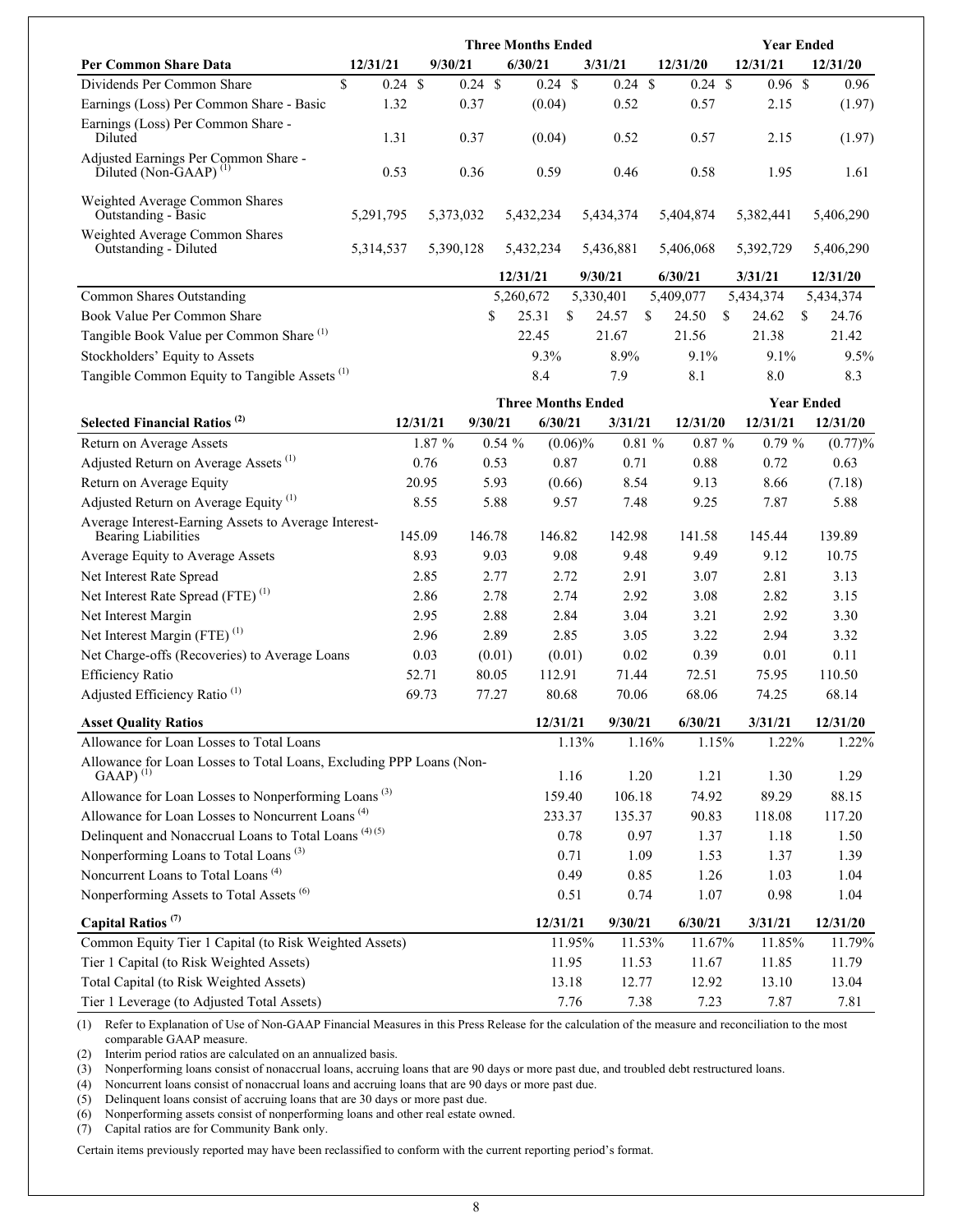#### **AVERAGE BALANCES AND YIELDS Three Months Ended December 31, 2021 September 30, 2021 June 30, 2021 March 31, 2021 December 31, 2020 Average Balance Interest and Dividends Cost (1) Yield / Average Balance Interest and Dividends Cost (1) Yield / Average Balance Interest and Dividends Cost (1) Yield / Average Balance Interest and Dividends Cost (1) Yield / Average Balance Interest and Dividends Cost (1) Yield /**  *(Dollars in thousands) (Unaudited)* **Assets:** Interest-Earning Assets: Loans, Net<sup>(2)</sup> \$1,004,827 \$9,927 3.92% \$1,004,474 \$9,740 3.85% \$1,016,868 \$9,959 3.93% \$1,031,853 \$10,168 4.00% \$1,032,942 \$10,860 4.18% Debt Securities Taxable 205,328 866 1.69 197,763 843 1.71 124,685 635 2.04 122,883 646 2.10 133,026 725 2.18 Exempt From Federal Tax 10,477 84 3.21 11,647 90 3.09 12,276 94 3.06 12,943 96 2.97 13,006 96 2.95 Equity Securities 2,693 21 3.12 2,655 19 2.86 2,649 24 3.62 2,632 20 3.04 2,612 20 3.06 Other Interest-Earning Assets 153,577 106 0.27 164,447 135 0.33 246,392 151 0.25 161,871 98 0.25 137,000 99 0.29 Total Interest-Earning Assets 1,376,902 11,004 3.17 1,380,986 10,827 3.11 1,402,870 10,863 3.11 1,332,182 11,028 3.36 1,318,586 11,800 3.56 Noninterest-Earning Assets 100,607 88,291 82,794 92,550 94,262 Total Assets \$ 1,477,509 \$ 1,469,277 \$ 1,485,664 \$ 1,424,732 \$ 1,424,732 \$ 1,412,848 **Liabilities and Stockholders' Equity** Interest-Bearing Liabilities: Interest-Bearing Demand Deposits (3) \$ 278,546 51 0.07% \$ 275,411 48 0.07% \$ 275,752 55 0.08 \$ 259,065 77 0.12 \$ 252,521 83 0.13% Savings<sup>(3)</sup> 252,387 20 0.03 251,801 21 0.03 247,238 25 0.04 239,850 32 0.05 232,647 32 0.05 Money Market <sup>(3)</sup> 209,572 57 0.11 198,167 55 0.11 199,652 71 0.14 197,395 98 0.20 198,983 131 0.26 Time Deposits <sup>(3)</sup> 154,342 508 1.31 168,654 591 1.39 177,506 676 1.53 187,114 740 1.60 193,194 790 1.63 Total Interest-Bearing Deposits (3) 894,847 636 0.28 894,033 715 0.32 900,148 827 0.37 883,424 947 0.43 877,345 1,036 0.47 Short-Term Borrowings Securities Sold Under Agreements to Repurchase 20 20 30 26 0.23 40,818 25 0.24 49,325 24 0.20 41,094 23 0.23 43,468 25 0.23 Other Borrowings 6,9474 70 2.93 6,000 36 2.38 6,000 35 2.34 7,200 41 2.31 10,543 60 2.26 Total Interest-Bearing Liabilities 949,030 732 0.31 940,851 776 0.33 955,473 886 0.37 931,718 1,011 0.44 931,356 1,121 0.48 Noninterest-Bearing Demand Deposits 388,787 387,746 387,317 387,317 349,108 338,223 Other Liabilities 200 2,800 8,019 8,909 8,869 8,869 9,176 Total Liabilities 1,345,617 1,336,616 1,350,789 1,350,789 1,328,695 1,278,755 Stockholders' Equity 131,892 132,661 134,093 134,093 135,037 135,037 134,093 Total Liabilities and Stockholders' Equity 6 1,477,509 \$ 1,469,277 \$ 1,485,664 \$ 1,424,732 \$ 1,412,848 Net Interest Income (FTE)<br>(Non-GAAP)<sup>(4)</sup> (Non-GAAP)<sup>(4)</sup> (10,679 10,272 10,051 9,977 10,017 10,017 10,679 Net Interest-Earning Assets <sup>(5)</sup> 427,872 440,135 447,397 400,464 387,230 Net Interest Rate Spread (FTE)<br>(Non-GAAP)<sup>(4)(6)</sup>  $(Non-GAAP)^{(4)(6)}$   $(100)$   $(2.86\%$   $2.78\%$   $2.78\%$   $2.74$   $2.92$   $2.92$   $3.08\%$ Net Interest Margin (FTE)<br>(Non-GAAP)<sup>(4)(7)</sup>  $(Non-GAAP)^{(4)(7)}$  2.96 2.89 2.85 3.05 3.22 3.22 PPP Loans 29,067 391 5.34 40,313 484 4.76 57,661 636 4.42 56,945 676 4.81 64,914 768 4.71

(1) Annualized based on three months ended results.

(2) Net of the allowance for loan losses and includes nonaccrual loans with a zero yield and Loans Held for Sale.<br>
(3) Includes Deposits Held for Sale that were sold in December 2021.

Includes Deposits Held for Sale that were sold in December 2021.

(4) Refer to Explanation and Use of Non-GAAP Financial Measures in this Press Release for the calculation of the measure and reconciliation to the most comparable GAAP measure.

(5) Net interest-earning assets represent total interest-earning assets less total interest-bearing liabilities.<br>
(6) Net interest rate spread represents the difference between the weighted average vield on interest-earn

(6) Net interest rate spread represents the difference between the weighted average yield on interest-earning assets and the weighted average cost of interest-bearing liabilities.

(7) Net interest margin represents annualized net interest income divided by average total interest-earning assets.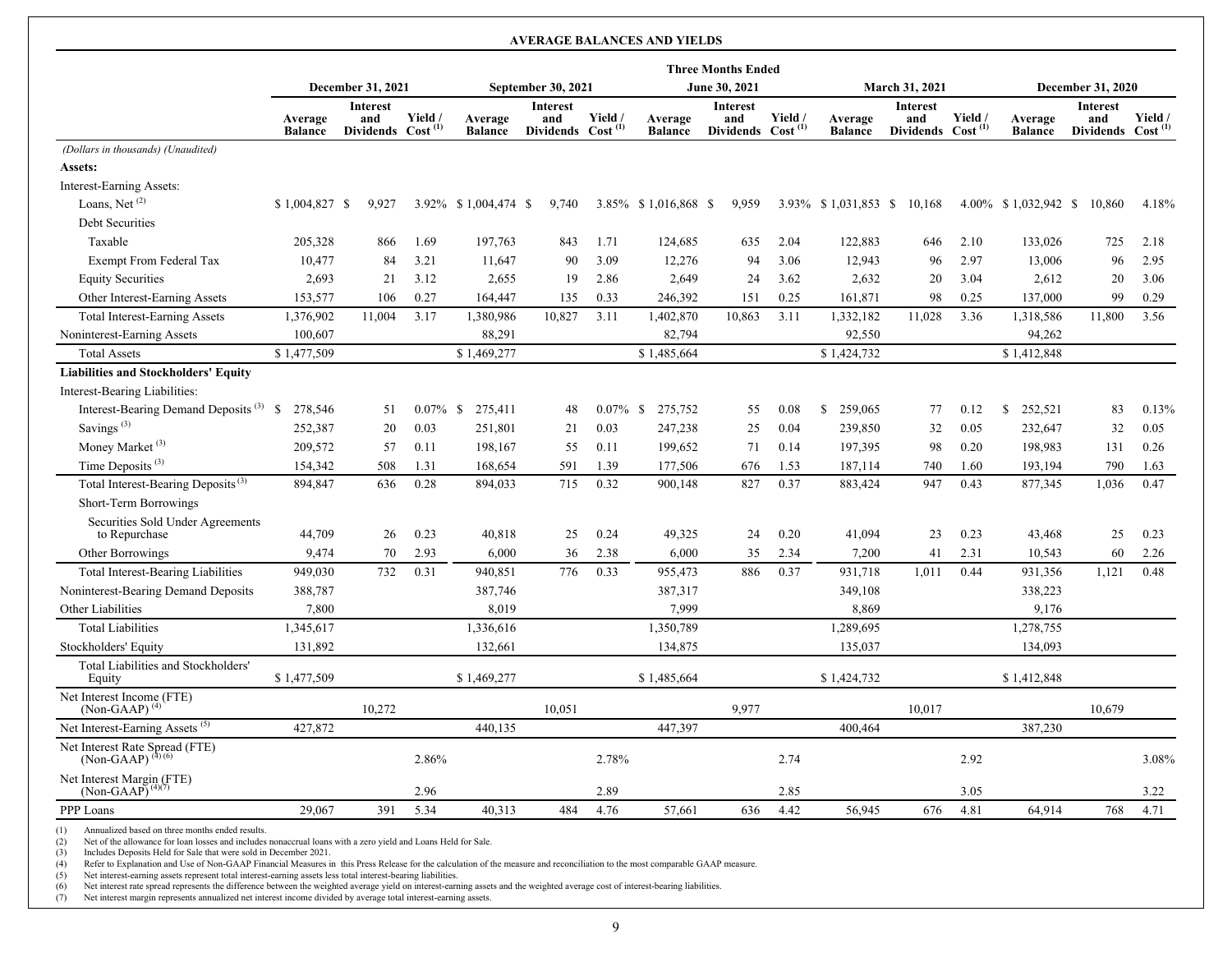#### **AVERAGE BALANCES AND YIELDS**

|                                                             | <b>Year Ended</b>         |                                     |                 |                           |                                     |                 |  |  |  |  |  |  |
|-------------------------------------------------------------|---------------------------|-------------------------------------|-----------------|---------------------------|-------------------------------------|-----------------|--|--|--|--|--|--|
|                                                             |                           | December 31, 2021                   |                 |                           | December 31, 2020                   |                 |  |  |  |  |  |  |
|                                                             | Average<br><b>Balance</b> | Interest<br>and<br><b>Dividends</b> | Yield /<br>Cost | Average<br><b>Balance</b> | Interest<br>and<br><b>Dividends</b> | Yield /<br>Cost |  |  |  |  |  |  |
| (Dollars in thousands) (Unaudited)                          |                           |                                     |                 |                           |                                     |                 |  |  |  |  |  |  |
| Assets:                                                     |                           |                                     |                 |                           |                                     |                 |  |  |  |  |  |  |
| Interest-Earning Assets:                                    |                           |                                     |                 |                           |                                     |                 |  |  |  |  |  |  |
| Loans, Net $(1)$                                            | \$1,014,405               | 39,799<br>S.                        |                 | 3.92% \$1,008,401         | \$43,013                            | 4.27%           |  |  |  |  |  |  |
| Debt Securities                                             |                           |                                     |                 |                           |                                     |                 |  |  |  |  |  |  |
| Taxable                                                     | 162,987                   | 2,990                               | 1.83            | 138,015                   | 3,619                               | 2.62            |  |  |  |  |  |  |
| Exempt From Federal Tax                                     | 11,829                    | 366                                 | 3.09            | 14,244                    | 450                                 | 3.16            |  |  |  |  |  |  |
| Marketable Equity Securities                                | 2,657                     | 84                                  | 3.16            | 2,585                     | 79                                  | 3.06            |  |  |  |  |  |  |
| Other Interest-Earning Assets                               | 181,502                   | 490                                 | 0.27            | 105,588                   | 517                                 | 0.49            |  |  |  |  |  |  |
| <b>Total Interest-Earning Assets</b>                        | 1,373,380                 | 43,729                              | 3.18            | 1,268,833                 | 47,678                              | 3.76            |  |  |  |  |  |  |
| Noninterest-Earning Assets                                  | 91,075                    |                                     |                 | 109,241                   |                                     |                 |  |  |  |  |  |  |
| <b>Total Assets</b>                                         | \$1,464,455               |                                     |                 | \$1,378,074               |                                     |                 |  |  |  |  |  |  |
| <b>Liabilities and Stockholders' Equity</b>                 |                           |                                     |                 |                           |                                     |                 |  |  |  |  |  |  |
| Interest-Bearing Liabilities:                               |                           |                                     |                 |                           |                                     |                 |  |  |  |  |  |  |
| Interest-Bearing Demand Deposits <sup>(2)</sup>             | \$272,256                 | 232                                 |                 | 0.09% \$ 240,372          | 590                                 | 0.25%           |  |  |  |  |  |  |
| Savings <sup>(2)</sup>                                      | 247,864                   | 98                                  | 0.04            | 227,277                   | 188                                 | 0.08            |  |  |  |  |  |  |
| Money Market <sup>(2)</sup>                                 | 201,222                   | 281                                 | 0.14            | 187,095                   | 708                                 | 0.38            |  |  |  |  |  |  |
| Time Deposits <sup>(2)</sup>                                | 171,805                   | 2,514                               | 1.46            | 203,128                   | 3,686                               | 1.81            |  |  |  |  |  |  |
| Total Interest-Bearing Deposits <sup>(2)</sup>              | 893,147                   | 3,125                               | 0.35            | 857,872                   | 5,172                               | 0.60            |  |  |  |  |  |  |
| Short-Term Borrowings                                       |                           |                                     |                 |                           |                                     |                 |  |  |  |  |  |  |
| Securities Sold Under Agreements to Repurchase              | 43,988                    | 98                                  | 0.22            | 37,819                    | 137                                 | 0.36            |  |  |  |  |  |  |
| Other Borrowings                                            | 7,172                     | 182                                 | 2.54            | 11,328                    | 254                                 | 2.24            |  |  |  |  |  |  |
| <b>Total Interest-Bearing Liabilities</b>                   | 944,307                   | 3,405                               | 0.36            | 907,019                   | 5,563                               | 0.61            |  |  |  |  |  |  |
| Noninterest-Bearing Demand Deposits                         | 378,374                   |                                     |                 | 313,858                   |                                     |                 |  |  |  |  |  |  |
| Other Liabilities                                           | 8,168                     |                                     |                 | 9,065                     |                                     |                 |  |  |  |  |  |  |
| <b>Total Liabilities</b>                                    | 1,330,849                 |                                     |                 | 1,229,942                 |                                     |                 |  |  |  |  |  |  |
| Stockholders' Equity                                        | 133,605                   |                                     |                 | 148,132                   |                                     |                 |  |  |  |  |  |  |
| Total Liabilities and Stockholders' Equity                  | \$1,464,454               |                                     |                 | \$1,378,074               |                                     |                 |  |  |  |  |  |  |
| Net Interest Income (FTE) (Non-GAAP) <sup>(3)</sup>         |                           | 40,324                              |                 |                           | 42,115                              |                 |  |  |  |  |  |  |
| Net Interest-Earning Assets <sup>(3)(4)</sup>               | 429,073                   |                                     |                 | 361,814                   |                                     |                 |  |  |  |  |  |  |
| Net Interest Rate Spread (FTE) (Non-GAAP) <sup>(3)(5)</sup> |                           |                                     | 2.82%           |                           |                                     | 3.15%           |  |  |  |  |  |  |
| Net Interest Margin (FTE) (Non-GAAP) <sup>(3)(6)</sup>      |                           |                                     | 2.94            |                           |                                     | 3.32            |  |  |  |  |  |  |
| PPP Loans                                                   | 45,905                    | 2,189                               | 4.77            | 45,694                    | 1,537                               | 3.36            |  |  |  |  |  |  |

(1) Net of the allowance for loan losses and includes nonaccrual loans with a zero yield and Loans Held for Sale.

(2) Includes Deposits Held for Sale that were sold in December 2021.

(3) Refer to Explanation and Use of Non-GAAP Financial Measures in this Press Release for the calculation of the measure and reconciliation to the most comparable GAAP measure.

(4) Net interest-earning assets represent total interest-earning assets less total interest-bearing liabilities.

(5) Net interest rate spread represents the difference between the weighted average yield on interest-earning assets and the weighted average cost of interestbearing liabilities.

(6) Net interest margin represents net interest income divided by average total interest-earning assets.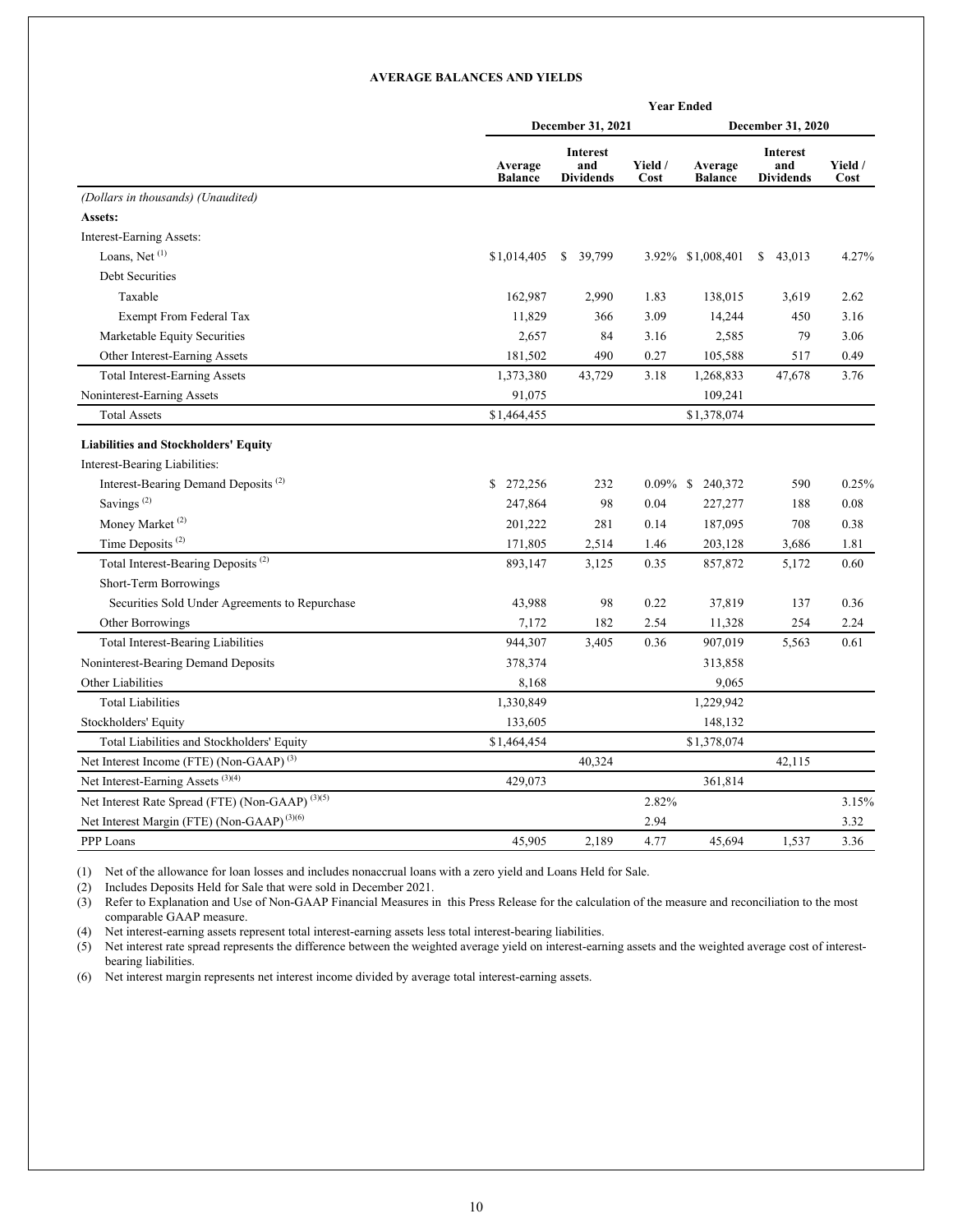#### **Explanation of Use of Non-GAAP Financial Measures**

In addition to financial measures presented in accordance with generally accepted accounting principles ("GAAP"), we use, and this Press Release contains or references, certain non-GAAP financial measures. We believe these non-GAAP financial measures provide useful information in understanding our underlying results of operations or financial position and our business and performance trends as they facilitate comparisons with the performance of other companies in the financial services industry. Non-GAAP adjusted items impacting the Company's financial performance are identified to assist investors in providing a complete understanding of factors and trends affecting the Company's business and in analyzing the Company's operating results on the same basis as that applied by management. Although we believe that these non-GAAP financial measures enhance the understanding of our business and performance, they should not be considered an alternative to GAAP or considered to be more important than financial results determined in accordance with GAAP, nor are they necessarily comparable with non-GAAP measures which may be presented by other companies. Where non-GAAP financial measures are used, the comparable GAAP financial measure, as well as the reconciliation to the comparable GAAP financial measure, can be found herein.

|                                                                                       | <b>Three Months Ended</b> |           |    |                |    |                |    |           |    |           |              | <b>Year Ended</b> |              |
|---------------------------------------------------------------------------------------|---------------------------|-----------|----|----------------|----|----------------|----|-----------|----|-----------|--------------|-------------------|--------------|
|                                                                                       |                           | 12/31/21  |    | 9/30/21        |    | 6/30/21        |    | 3/31/21   |    | 12/31/20  |              | 12/31/21          | 12/31/20     |
| (Dollars in thousands, except share and per share<br>data) (Unaudited)                |                           |           |    |                |    |                |    |           |    |           |              |                   |              |
| Net Income (Loss) (GAAP)                                                              | \$                        | 6,965     | \$ | 1,983          | \$ | (223)          | \$ | 2,845     | \$ | 3,079     |              | \$11,570          | \$(10,640)   |
| Adjustments                                                                           |                           |           |    |                |    |                |    |           |    |           |              |                   |              |
| Gain on Securities                                                                    |                           | (44)      |    | (24)           |    | (11)           |    | (447)     |    | (213)     |              | (526)             | (233)        |
| Gain on Sale of Branches                                                              |                           | (5,203)   |    |                |    |                |    |           |    |           |              | (5,203)           |              |
| Loss on Disposal of Fixed Assets                                                      |                           |           |    |                |    | 3              |    |           |    | 13        |              | 3                 | 61           |
| Tax effect                                                                            |                           | 1,102     |    | 5              |    | $\overline{2}$ |    | 94        |    | 42        |              | 1,202             | 36           |
| Non-Cash Charges:                                                                     |                           |           |    |                |    |                |    |           |    |           |              |                   |              |
| Intangible Assets and Goodwill<br>Impairment                                          |                           |           |    |                |    | 1,178          |    |           |    |           |              | 1,178             | 18,693       |
| Writedown on Fixed Assets                                                             |                           | 23        |    | $\overline{2}$ |    | 2,268          |    |           |    | 240       |              | 2,293             | 1,124        |
| Tax Effect                                                                            |                           |           |    |                |    |                |    |           |    | (42)      |              |                   | (338)        |
| Adjusted Net Income (Non-GAAP)                                                        | \$                        | 2,843     | \$ | 1,966          | \$ | 3,217          | \$ | 2,492     | \$ | 3,119     | $\mathbb{S}$ | 10,517            | \$<br>8,703  |
| Weighted-Average Diluted Common<br>Shares and Common Stock Equivalents<br>Outstanding |                           | 5,314,537 |    | 5,390,128      |    | 5,432,234      |    | 5,436,881 |    | 5,406,068 |              | 5,392,729         | 5,406,290    |
| Earnings (Loss) per Common Share -<br>Diluted (GAAP)                                  | \$                        | 1.31      | \$ | 0.37           | \$ | (0.04)         | \$ | 0.52      | \$ | 0.57      | \$           | 2.15              | \$<br>(1.97) |
| Adjusted Earnings per Common Share -<br>Diluted (Non-GAAP)                            | \$                        | 0.53      | \$ | 0.36           | \$ | 0.59           | \$ | 0.46      | \$ | 0.58      | \$           | 1.95              | \$<br>1.61   |
| Net Income (Loss) (GAAP) (Numerator)                                                  | \$                        | 6,965     | \$ | 1,983          | \$ | (223)          | \$ | 2,845     | \$ | 3,079     |              | \$11,570          | \$(10,640)   |
| <b>Annualization Factor</b>                                                           |                           | 3.97      |    | 3.97           |    | 4.01           |    | 4.06      |    | 3.98      |              | 1.00              | 1.00         |
| Average Assets (Denominator)                                                          |                           | 1,477,509 |    | 1,469,277      |    | 1,485,664      |    | 1,424,732 |    | 1,412,848 |              | 1,464,455         | 1,378,074    |
| Return on Average Assets (GAAP)                                                       |                           | 1.87 %    |    | $0.54 \%$      |    | $(0.06)\%$     |    | 0.81%     |    | $0.87 \%$ |              | $0.79 \%$         | (0.77)%      |
| Adjusted Net Income (Non-GAAP)<br>(Numerator)                                         | \$                        | 2,843     | \$ | 1,966          | \$ | 3,217          | \$ | 2,492     | \$ | 3,119     | \$           | 10,517            | \$<br>8,703  |
| <b>Annualization Factor</b>                                                           |                           | 3.97      |    | 3.97           |    | 4.01           |    | 4.06      |    | 3.98      |              | 1.00              | 1.00         |
| Average Assets (Denominator)                                                          |                           | 1,477,509 |    | 1,469,277      |    | 1,485,664      |    | 1,424,732 |    | 1,412,848 |              | 1,464,455         | 1,378,074    |
| Adjusted Return on Average Assets (Non-<br>GAAP)                                      |                           | 0.76%     |    | 0.53 %         |    | 0.87%          |    | 0.71%     |    | $0.88 \%$ |              | $0.72 \%$         | $0.63\%$     |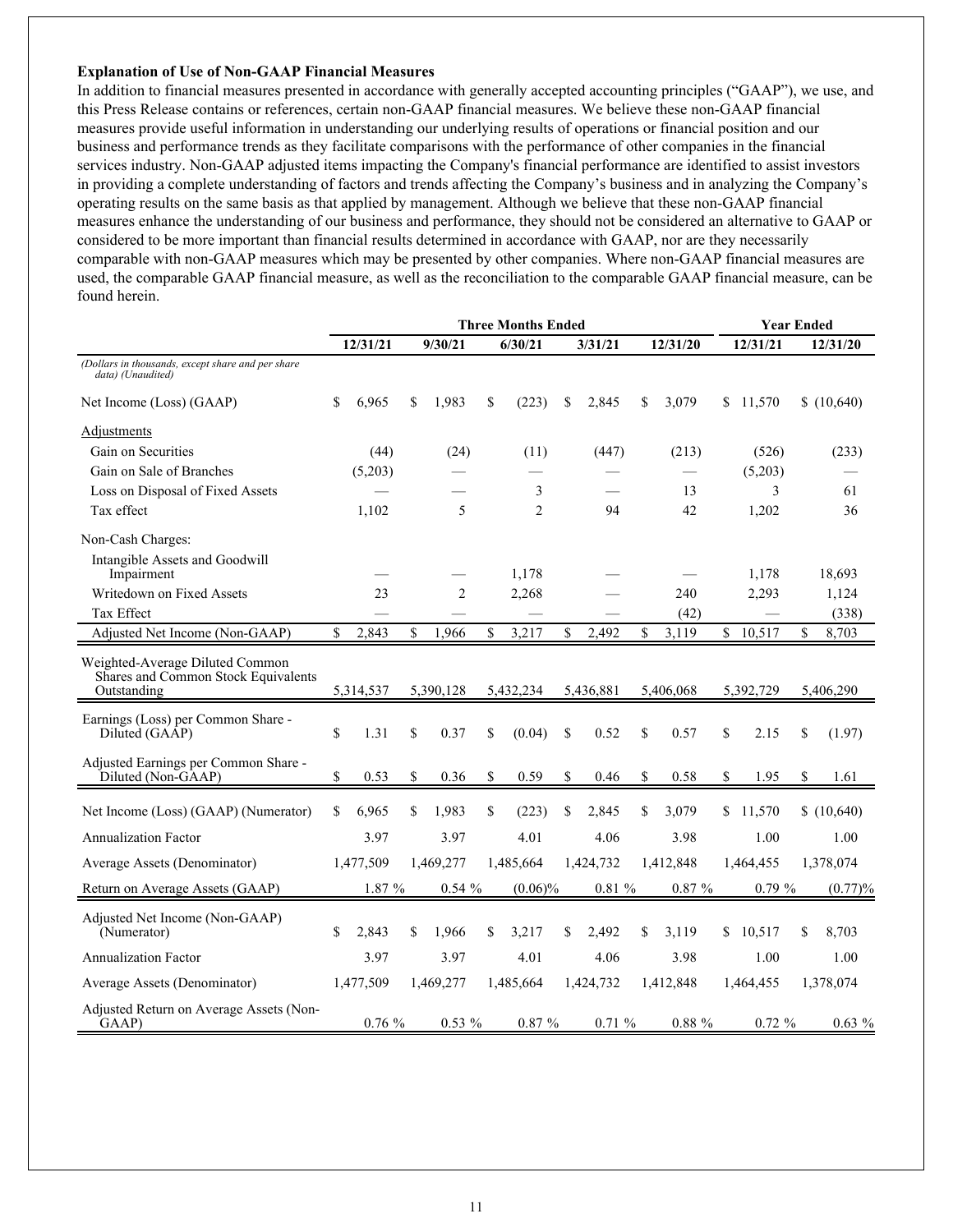|                                                  |             | <b>Three Months Ended</b> |             |             | Year Ended |           |          |             |
|--------------------------------------------------|-------------|---------------------------|-------------|-------------|------------|-----------|----------|-------------|
|                                                  | 12/31/21    | 9/30/21                   | 6/30/21     | 3/31/21     |            | 12/31/20  | 12/31/21 | 12/31/20    |
| (Dollars in thousands) (Unaudited)               |             |                           |             |             |            |           |          |             |
| Net Income (Loss) (GAAP) (Numerator)             | \$<br>6,965 | 1,983<br>S.               | \$<br>(223) | \$<br>2,845 | \$         | 3,079     | \$11,570 | \$(10,640)  |
| <b>Annualization Factor</b>                      | 3.97        | 3.97                      | 4.01        | 4.06        |            | 3.98      | 1.00     | 1.00        |
| Average Equity (Denominator) (GAAP)              | 131,892     | 132,661                   | 134,875     | 135,037     |            | 134,093   | 133,605  | 148,132     |
| Return on Average Equity (GAAP)                  | 20.95 %     | 5.93 %                    | $(0.66)\%$  | 8.54%       |            | $9.13\%$  | 8.66%    | $(7.18)\%$  |
| Adjusted Net Income (Non-GAAP)<br>(Numerator)    | \$<br>2,843 | 1,966<br>\$.              | \$<br>3,217 | \$<br>2,492 | \$         | 3,119     | \$10,517 | \$<br>8,703 |
| <b>Annualization Factor</b>                      | 3.97        | 3.97                      | 4.01        | 4.06        |            | 3.98      | 1.00     | 1.00        |
| Average Equity (Denominator) (GAAP)              | 131,892     | 132,661                   | 134,875     | 135,037     |            | 134,093   | 133,605  | 148,132     |
| Adjusted Return on Average Equity (Non-<br>GAAP) | $8.55\%$    | 5.88 %                    | $9.57\%$    | 7.48 %      |            | $9.25 \%$ | 7.87 %   | 5.88 %      |

Tangible book value per common share is a non-GAAP measure and is calculated based on tangible common equity divided by period-end common shares outstanding. Tangible common equity to tangible assets is a non-GAAP measure and is calculated based on tangible common equity divided by tangible assets. We believe these non-GAAP measures serve as useful tools to help evaluate the strength and discipline of the Company's capital management strategies and as an additional, conservative measure of the Company's total value.

|                                                                            |    | 12/31/21  |    | 9/30/21   |    | 6/30/21     |    | 3/31/21   |     | 12/31/20  |
|----------------------------------------------------------------------------|----|-----------|----|-----------|----|-------------|----|-----------|-----|-----------|
| (Dollars in thousands, except share and per share data) (Unaudited)        |    |           |    |           |    |             |    |           |     |           |
| Assets (GAAP)                                                              | S. | 1,425,479 | S. | 1,474,818 |    | \$1,461,613 | S. | 1,476,821 | S.  | 1,416,720 |
| Goodwill and Intangible Assets, Net                                        |    | (15,027)  |    | (15, 472) |    | (15,918)    |    | (17,599)  |     | (18, 131) |
| Tangible Assets (Non-GAAP) (Numerator)                                     | S  | 1,410,452 | S  | 1,459,346 |    | ,445,695    | S  | 1,459,222 | S   | 1,398,589 |
| Stockholders' Equity (GAAP)                                                | \$ | 133,124   | S  | 130,987   | \$ | 132,536     | \$ | 133,776   | \$. | 134,530   |
| Goodwill and Intangible Assets, Net                                        |    | (15,027)  |    | (15, 472) |    | (15,918)    |    | (17, 599) |     | (18, 131) |
| Tangible Common Equity or Tangible Book Value (Non-<br>GAAP) (Denominator) | \$ | 118,097   | S  | 115,515   | S. | 116,618     | S  | 116,177   | \$. | 116,399   |
| Stockholders' Equity to Assets (GAAP)                                      |    | 9.3%      |    | 8.9%      |    | 9.1%        |    | $9.1\%$   |     | $9.5\%$   |
| Tangible Common Equity to Tangible Assets (Non-GAAP)                       |    | 8.4%      |    | 7.9%      |    | 8.1%        |    | 8.0%      |     | 8.3%      |
| Common Shares Outstanding (Denominator)                                    |    | 5,260,672 |    | 5,330,401 |    | 5,409,077   |    | 5,434,374 |     | 5,434,374 |
| Book Value per Common Share (GAAP)                                         | \$ | 25.31     | S  | 24.57     | S  | 24.50       | S  | 24.62     | S.  | 24.76     |
| Tangible Book Value per Common Share (Non-GAAP)                            | \$ | 22.45     |    | 21.67     |    | 21.56       |    | 21.38     |     | 21.42     |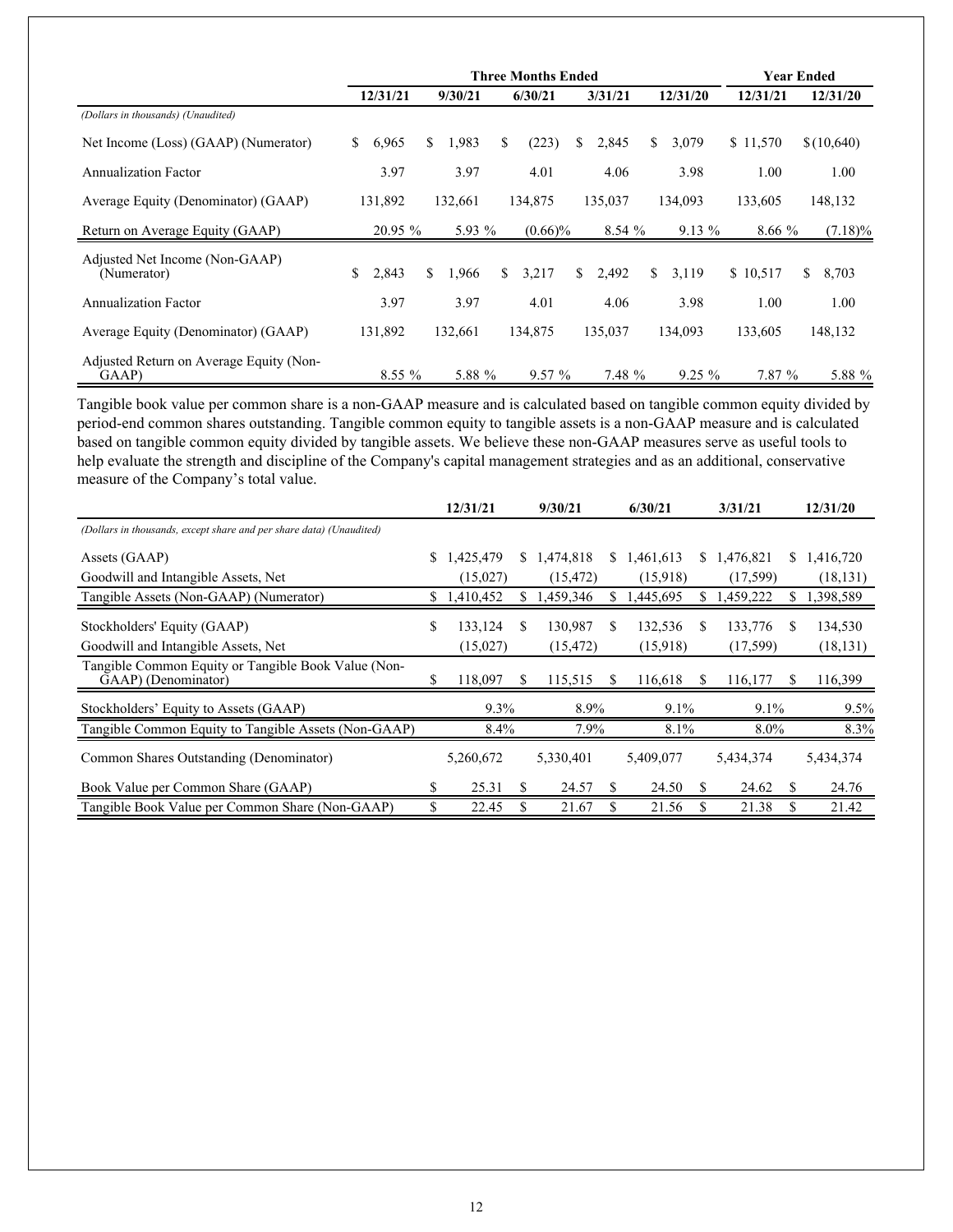Interest income on interest-earning assets, net interest rate spread and net interest margin are presented on a fully tax-equivalent ("FTE") basis. The FTE basis adjusts for the tax benefit of income on certain tax-exempt loans and securities using the federal statutory income tax rate of 21 percent. We believe the presentation of net interest income on a FTE basis ensures comparability of net interest income arising from both taxable and tax-exempt sources and is consistent with industry practice. The following table reconciles net interest income, net interest spread and net interest margin on a FTE basis for the periods indicated:

|                                               |    |          |   | <b>Three Months Ended</b> |   |         | <b>Year Ended</b> |          |    |          |    |          |   |          |
|-----------------------------------------------|----|----------|---|---------------------------|---|---------|-------------------|----------|----|----------|----|----------|---|----------|
|                                               |    | 12/31/21 |   | 9/30/21                   |   | 6/30/21 |                   | 3/31/21  |    | 12/31/20 |    | 12/31/21 |   | 12/31/20 |
| (Dollars in thousands) (Unaudited)            |    |          |   |                           |   |         |                   |          |    |          |    |          |   |          |
| Interest Income (GAAP)                        | S. | 10,963   | S | 10,786                    | S | 10,820  | S                 | 10,988   | \$ | 11,755   | S. | 43,557   | S | 47,467   |
| Adjustment to FTE Basis                       |    | 41       |   | 41                        |   | 43      |                   | 40       |    | 45       |    | 172      |   | 211      |
| Interest Income (FTE) (Non-GAAP)              |    | 11,004   |   | 10,827                    |   | 10,863  |                   | 11,028   |    | 11,800   |    | 43,729   |   | 47,678   |
| Interest Expense (GAAP)                       |    | 732      |   | 776                       |   | 886     |                   | 1,011    |    | 1,121    |    | 3,405    |   | 5,563    |
| Net Interest Income (FTE) (Non-GAAP)          | \$ | 10,272   |   | 10,051                    |   | 9,977   | S                 | 10,017   | S. | 10,679   |    | 40,324   |   | 42,115   |
| Net Interest Rate Spread (GAAP)               |    | 2.85%    |   | 2.77%                     |   | 2.72%   |                   | 2.91%    |    | 3.07%    |    | 2.81%    |   | 3.13%    |
| Adjustment to FTE Basis                       |    | 0.01     |   | 0.01                      |   | 0.02    |                   | 0.01     |    | 0.01     |    | 0.01     |   | 0.02     |
| Net Interest Rate Spread (FTE) (Non-<br>GAAP) |    | 2.86     |   | 2.78                      |   | 2.74    |                   | 2.92     |    | 3.08     |    | 2.82     |   | 3.15     |
| Net Interest Margin (GAAP)                    |    | 2.95%    |   | 2.88%                     |   | 2.84%   |                   | $3.04\%$ |    | 3.21%    |    | 2.92%    |   | 3.30%    |
| Adjustment to FTE Basis                       |    | 0.01     |   | 0.01                      |   | 0.01    |                   | 0.01     |    | 0.01     |    | 0.02     |   | 0.02     |
| Net Interest Margin (FTE) (Non-GAAP)          |    | 2.96     |   | 2.89                      |   | 2.85    |                   | 3.05     |    | 3.22     |    | 2.94     |   | 3.32     |

Adjusted efficiency ratio excludes the effect of certain non-recurring or non-cash items and represents adjusted noninterest expense divided by adjusted operating revenue. The Company evaluates its operational efficiency based on its adjusted efficiency ratio and believes it provides additional perspective on its ongoing performance as well as peer comparability.

|                                              | <b>Three Months Ended</b> |          |    |         |               |         |    |         |    |          |    | <b>Year Ended</b> |    |          |
|----------------------------------------------|---------------------------|----------|----|---------|---------------|---------|----|---------|----|----------|----|-------------------|----|----------|
|                                              |                           | 12/31/21 |    | 9/30/21 |               | 6/30/21 |    | 3/31/21 |    | 12/31/20 |    | 12/31/21          |    | 12/31/20 |
| (Dollars in thousands) (Unaudited)           |                           |          |    |         |               |         |    |         |    |          |    |                   |    |          |
| Noninterest Expense (GAAP)                   | \$                        | 9,972    | S. | 9,773   | <sup>\$</sup> | 13,722  | S  | 9,395   | S. | 9,725    | S  | 42,862            | S. | 56,767   |
| Net Interest and Dividend Income (GAAP)      |                           | 10,231   |    | 10,010  |               | 9,934   |    | 9,977   |    | 10,634   |    | 40,152            |    | 41,904   |
| Noninterest Income (GAAP)                    |                           | 8,689    |    | 2,198   |               | 2,219   |    | 3,174   |    | 2,778    |    | 16,280            |    | 9,471    |
| Operating Revenue (GAAP)                     |                           | 18,920   |    | 12,208  |               | 12,153  |    | 13,151  |    | 13,412   |    | 56,432            |    | 51,375   |
| Efficiency Ratio (GAAP)                      |                           | 52.71%   |    | 80.05%  |               | 112.91% |    | 71.44%  |    | 72.51%   |    | 75.95%            |    | 110.50%  |
| Noninterest Expense (GAAP)                   | \$                        | 9,972    | \$ | 9,773   | \$            | 13,722  | \$ | 9,395   | \$ | 9,725    | \$ | 42,862            | S  | 56,767   |
| Less:                                        |                           |          |    |         |               |         |    |         |    |          |    |                   |    |          |
| Other Real Estate Owned (Income)             |                           | (30)     |    | (89)    |               | (26)    |    | (38)    |    | (39)     |    | (183)             |    | (69)     |
| Amortization of Intangible Assets            |                           | 445      |    | 446     |               | 503     |    | 532     |    | 532      |    | 1,926             |    | 2,128    |
| Intangible Assets and Goodwill<br>Impairment |                           |          |    |         |               | 1,178   |    |         |    |          |    | 1,178             |    | 18,693   |
| Writedown on Fixed Assets                    |                           | 23       |    | 2       |               | 2,268   |    |         |    | 240      |    | 2,293             |    | 1,124    |
| Adjusted Noninterest Expense (Non-<br>GAAP)  |                           | 9,534    | S  | 9,414   | S             | 9,799   | S  | 8,901   | S  | 8,992    |    | 37,648            | S  | 34,891   |
| Net Interest and Dividend Income (GAAP)      |                           | 10,231   |    | 10,010  |               | 9,934   |    | 9,977   |    | 10,634   |    | 40,152            |    | 41,904   |
| Noninterest Income (GAAP)                    |                           | 8,689    |    | 2,198   |               | 2,219   |    | 3,174   |    | 2,778    |    | 16,280            |    | 9,471    |
| Less:                                        |                           |          |    |         |               |         |    |         |    |          |    |                   |    |          |
| Net Gain on Securities                       |                           | 44       |    | 24      |               | 11      |    | 447     |    | 213      |    | 526               |    | 233      |
| Gain on Sale of Branches                     |                           | 5,203    |    |         |               |         |    |         |    |          |    | 5,203             |    |          |
| Net Loss on Disposal of Fixed Assets         |                           |          |    |         |               | (3)     |    |         |    | (13)     |    | (3)               |    | (61)     |
| Adjusted Noninterest Income (Non-GAAP)       |                           | 3,442    |    | 2,174   |               | 2,211   |    | 2,727   |    | 2,578    |    | 10,554            |    | 9,299    |
| Adjusted Operating Revenue (Non-GAAP)        |                           | 13,673   |    | 12,184  |               | 12,145  |    | 12,704  |    | 13,212   |    | 50,706            |    | 51,203   |
| Adjusted Efficiency Ratio (Non-GAAP)         |                           | 69.73%   |    | 77.27%  |               | 80.68%  |    | 70.06%  |    | 68.06%   |    | 74.25%            |    | 68.14%   |